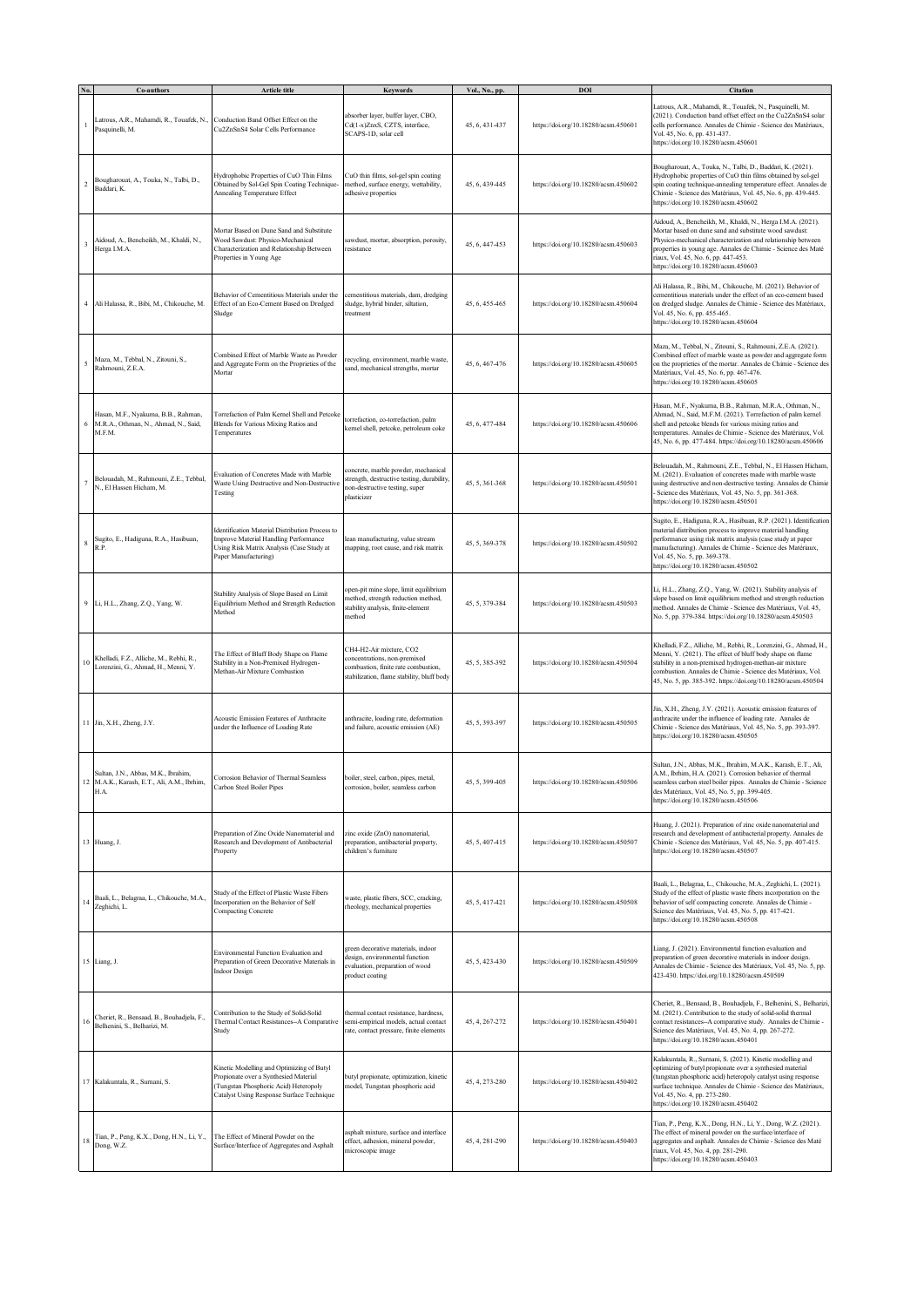|    | 19 Bensalah, B., Omar, A., Elamine, D.M.                                   | Microstructure and Mechanical Properties of<br>the 55CrMoV4 Steel Exposed to Boriding and<br>Nitriding Treatments                                                                 | nitriding, boriding, microhardness, low<br>alloys steels, corrosion                                                                        | 45, 4, 291-295 | https://doi.org/10.18280/acsm.450404 | Bensalah, B., Omar, A., Elamine, D.M. (2021). Microstructure<br>and mechanical properties of the 55CrMoV4 steel exposed to<br>boriding and nitriding treatments. Annales de Chimie - Science<br>des Matériaux, Vol. 45, No. 4, pp. 291-295.<br>https://doi.org/10.18280/acsm.450404                                                                                  |
|----|----------------------------------------------------------------------------|-----------------------------------------------------------------------------------------------------------------------------------------------------------------------------------|--------------------------------------------------------------------------------------------------------------------------------------------|----------------|--------------------------------------|----------------------------------------------------------------------------------------------------------------------------------------------------------------------------------------------------------------------------------------------------------------------------------------------------------------------------------------------------------------------|
|    | 20 Wang, Y., Liu, J.L.                                                     | Optimal Mix Ratios of Green Building<br>Materials and Construction Cost Control                                                                                                   | building materials, mix ratio,<br>onstruction cost, production cost, use<br>enefit                                                         | 45, 4, 297-306 | https://doi.org/10.18280/acsm.450405 | Wang, Y., Liu, J.L. (2021). Optimal mix ratios of green building<br>materials and construction cost control. Annales de Chimie -<br>Science des Matériaux, Vol. 45, No. 4, pp. 297-306.<br>https://doi.org/10.18280/acsm.450405                                                                                                                                      |
|    | 21 Thiagarajan, T.B., Ponnusamy, S.                                        | Process Variable Optimization of Cold Metal<br>Fransfer Technique in Cladding of Stellite-6<br>on AISI 316 L Alloy Using Grey Relational<br>Analysis (GRA)                        | CMT Cladding, AISI 316 L, Stellite<br>filler wire, GRA, ANOVA                                                                              | 45, 4, 307-315 | https://doi.org/10.18280/acsm.450406 | Thiagarajan, T.B., Ponnusamy, S. (2021). Process variable<br>optimization of cold metal transfer technique in cladding of<br>Stellite-6 on AISI 316 L alloy using Grey Relational Analysis<br>GRA). Annales de Chimie - Science des Matériaux, Vol. 45,<br>No. 4, pp. 307-315. https://doi.org/10.18280/acsm.450406                                                  |
|    | 22 Jin, Y.F., Yan, L., Liu, Y., Li, C.S.                                   | Research on the Damping Performance of<br>Mining Highly Efficient Water-Retaining<br>Colloidal Material Against the Spontaneous<br>Combustion of Coal                             | fire protection materials, sodium<br>ilginate, high hydrocolloid, coal<br>pontaneous combustion                                            | 45, 4, 317-327 | https://doi.org/10.18280/acsm.450407 | Jin, Y.F., Yan, L., Liu, Y., Li, C.S. (2021). Research on the<br>damping performance of mining highly efficient water-retaining<br>colloidal material against the spontaneous combustion of coal.<br>Annales de Chimie - Science des Matériaux, Vol. 45, No. 4, pp.<br>317-327. https://doi.org/10.18280/acsm.450407                                                 |
| 23 | Markja, I., Dhoska, K., Elezi, D., Moezzi,<br>R., Petru, M.                | Effect of the Grain Sizes on the Ultrasonic<br>Propagation and Attenuation on Different<br>Types of Steels Microstructure During Non-<br><b>Destructive Testing</b>               | ion-destructive testing/NDT,<br>nicrostructure, grain size, steel, UT,<br>altrasonic NDT propagation and<br>attenuation, micro-hardness HV | 45, 4, 329-334 | https://doi.org/10.18280/acsm.450408 | Markja, I., Dhoska, K., Elezi, D., Moezzi, R., Petru, M. (2021).<br>Effect of the grain sizes on the ultrasonic propagation and<br>attenuation on different types of steels microstructure during<br>non-destructive testing. Annales de Chimie - Science des Maté<br>riaux, Vol. 45, No. 4, pp. 329-334.<br>https://doi.org/10.18280/acsm.450408                    |
|    | 24 Ghoumazi, M., Hameurlain, M.                                            | Study and Simulation of a Sensor Based on 2D<br>Photonic Crystals for the Detection of<br>Aromatic Compounds: C6H5I, C6H5F and<br>C6H5Cl                                          | photonic crystals, FEM, sensor,<br>organic compounds                                                                                       | 45, 4, 335-339 | https://doi.org/10.18280/acsm.450409 | Ghoumazi, M., Hameurlain, M. (2021). Study and simulation of<br>a sensor based on 2D photonic crystals for the detection of<br>aromatic compounds: C6H5I, C6H5F and C6H5Cl. Annales de<br>Chimie - Science des Matériaux, Vol. 45, No. 4, pp. 335-339.<br>https://doi.org/10.18280/acsm.450409                                                                       |
|    | 25 Li, H., Gong, G., Lv, T.                                                | Hydrothermal Aging and Bonding Properties<br>of a New Room Temperature Cured Structural<br>Adhesive in Building Components                                                        | tructural adhesives, hydrothermal<br>ging, dynamic mechanical analysis,<br>concrete repair, bonding rebars to<br>concrete                  | 45, 4, 341-350 | https://doi.org/10.18280/acsm.450410 | Li, H., Gong, G., Lv, T. (2021). Hydrothermal aging and<br>bonding properties of a new room temperature cured structural<br>adhesive in building components. Annales de Chimie - Science<br>des Matériaux, Vol. 45, No. 4, pp. 341-350.<br>https://doi.org/10.18280/acsm.450410                                                                                      |
| 26 | Aljabbri, N.A.S., Hussein, M.N.,<br>Khamees, A.A.                          | Performance of Ultra High Strength Concrete<br>Expose to High Rise Temperature                                                                                                    | UHPCs, fibers, temperature effect,<br>nechanical properties                                                                                | 45, 4, 351-359 | https://doi.org/10.18280/acsm.450411 | Aljabbri, N.A.S., Hussein, M.N., Khamees, A.A. (2021).<br>Performance of ultra high strength concrete expose to high rise<br>emperature. Annales de Chimie - Science des Matériaux, Vol.<br>45, No. 4, pp. 351-359. https://doi.org/10.18280/acsm.450411                                                                                                             |
| 27 | Chabane, M., Melkaoui, C., Dahmani, B.,<br>Boudjenane, Z.                  | Influence of Sodium Maghnite Nanoclay on<br>the Polyvinylidene Fluoride Crystal Transition<br>in Composite Membranes and Its Effect on<br>Bovine Serum Albumin Protein Extraction | crystal, PVDF, composite, membrane,<br>PVP, Maghnite, piezoelectric                                                                        | 45, 3, 191-200 | https://doi.org/10.18280/acsm.450301 | Chabane, M., Melkaoui, C., Dahmani, B., Boudjenane, Z.<br>(2021). Influence of sodium Maghnite nanoclay on the<br>polyvinylidene fluoride crystal transition in composite<br>membranes and its effect on bovine serum albumin protein<br>extraction. Annales de Chimie - Science des Matériaux, Vol. 45,<br>No. 3, pp. 191-200. https://doi.org/10.18280/acsm.450301 |
|    | 28 Salins, S.S., Mohan, M., Stephen, C.                                    | Finite Element Investigation on the<br>Performance of Pressure Vessel Subjected to<br>Structural Load                                                                             | ressure vessel, finite element analysis,<br>ANSYS workbench, stress analysis,<br>factor of safety                                          | 45, 3, 201-205 | https://doi.org/10.18280/acsm.450302 | Salins, S.S., Mohan, M., Stephen, C. (2021). Finite element<br>investigation on the performance of pressure vessel subjected to<br>structural load. Annales de Chimie - Science des Matériaux, Vol.<br>45, No. 3, pp. 201-205. https://doi.org/10.18280/acsm.450302                                                                                                  |
|    | 29 Sun, Z.D., Hou, D.B., Li. W.                                            | Effect of Carburizing and Nitriding on Fatigue<br>Properties of 18Cr2Ni4WA Steel in Very High<br>Cycle Fatigue Regime                                                             | very high cycle fatigue, carburizing,<br>nitriding, inclusion, defect, life<br>prediction                                                  | 45, 3, 207-215 | https://doi.org/10.18280/acsm.450303 | Sun, Z.D., Hou, D.B., Li. W. (2021). Effect of carburizing and<br>nitriding on fatigue properties of 18Cr2Ni4WA steel in very high<br>cycle fatigue regime. Annales de Chimie - Science des Maté<br>riaux, Vol. 45, No. 3, pp. 207-215.<br>https://doi.org/10.18280/acsm.450303                                                                                      |
| 30 | Naima, K., Menni, Y., Alliche, M.,<br>Lorenzini, G., Ahmad, H., Liazid, A. | Effect of EGR on Performances and Emissions<br>of DI Diesel Engine Fueled with Waste Plastic<br>Oil: CDF Approach                                                                 | waste plastic oil, fuel, diesel, EGR,<br>injection timing                                                                                  | 45, 3, 217-223 | https://doi.org/10.18280/acsm.450304 | Naima, K., Menni, Y., Alliche, M., Lorenzini, G., Ahmad, H.,<br>Liazid, A. (2021). Effect of EGR on performances and emissions<br>of DI diesel engine fueled with waste plastic oil: CDF approach.<br>Annales de Chimie - Science des Matériaux, Vol. 45, No. 3, pp.<br>217-223. https://doi.org/10.18280/acsm.450304                                                |
| 31 | Chouia, F., Chala, A., Lakel, A., Sahraoui,<br>T.                          | Morphology and Corrosion Behavior of Zn-Ni<br>Layers Electrodeposited on Low Alloy Carbon<br>Steel Substrate                                                                      | corrosion, Zn-Ni layers, morphology,<br>electroplating, low alloy steel                                                                    | 45, 3, 225-230 | https://doi.org/10.18280/acsm.450305 | Chouia, F., Chala, A., Lakel, A., Sahraoui, T. (2021).<br>Morphology and corrosion behavior of Zn-Ni layers<br>electrodeposited on low alloy carbon steel substrate. Annales de<br>Chimie - Science des Matériaux, Vol. 45, No. 3, pp. 225-230.<br>https://doi.org/10.18280/acsm.450305                                                                              |
| 32 | Tao, X.J., Li, Y.L., Li, Y.C., Sun, D.Y.,<br>Xie, A.                       | Electroluminescent Polymer Materials and<br>Their Applications                                                                                                                    | electroluminescence, high polymer<br>materials, panel display                                                                              | 45, 3, 231-238 | https://doi.org/10.18280/acsm.450306 | Tao, X.J., Li, Y.L., Li, Y.C., Sun, D.Y., Xie, A. (2021).<br>Electroluminescent polymer materials and their applications.<br>Annales de Chimie - Science des Matériaux, Vol. 45, No. 3, pp.<br>231-238. https://doi.org/10.18280/acsm.450306                                                                                                                         |
| 33 | Khedaywi, T.S., Haddad, M.A., Al Qadi,<br>A.N.S., Al-Rababa'ah, O.A.       | Investigating the Effect of Addition of Olive<br>Husk Ash on Asphalt Binder Properties                                                                                            | blive husk ash, asphalt binder.<br>enetration, ductility, flash and fire<br>point, ring and ball test                                      | 45, 3, 239-243 | https://doi.org/10.18280/acsm.450307 | Khedaywi, T.S., Haddad, M.A., Al Qadi, A.N.S., Al-Rababa'ah,<br>O.A. (2021). Investigating the effect of addition of olive husk<br>ash on asphalt binder properties. Annales de Chimie - Science<br>des Matériaux, Vol. 45, No. 3, pp. 239-243.<br>https://doi.org/10.18280/acsm.450307                                                                              |
| 34 | Rabouhi, H., Khelfaoui, Y., Khireddine,                                    | Characterization and Microstructural Evolution<br>of WC-Co Cemented Carbides                                                                                                      | sintering, hot isostatic pressing, WC-<br>Co cemented carbide, hardness,<br>microstructure, density                                        | 45, 3, 245-249 | https://doi.org/10.18280/acsm.450308 | Rabouhi, H., Khelfaoui, Y., Khireddine, A. (2021).<br>Characterization and microstructural evolution of WC-Co<br>cemented carbides. Annales de Chimie - Science des Matériaux,<br>Vol. 45, No. 3, pp. 245-249.<br>https://doi.org/10.18280/acsm.450308                                                                                                               |
|    | 35 Chikouche, M.A.                                                         | Valorization of Heat Treated Dredged Sludge<br>in the Cement Matrix of Ordinary Concrete                                                                                          | ement, concrete, mechanical test,<br>ohysical measurement, sludge,<br>thermogravimetric analysis                                           | 45, 3, 251-257 | https://doi.org/10.18280/acsm.450309 | Chikouche, M.A. (2021). Valorization of heat treated dredged<br>sludge in the cement matrix of ordinary concrete. Annales de<br>Chimie - Science des Matériaux, Vol. 45, No. 3, pp. 251-257.<br>https://doi.org/10.18280/acsm.450309                                                                                                                                 |
|    | 36 Zhang, G.F., Jiang, H.D.                                                | Development of Impregnated Diamond Bit<br>with Primary and Secondary Abrasives Based<br>on Matrix Weakening Theory                                                                | primary and secondary abrasives,<br>mpregnated diamond bit, matrix<br>weakening theory, drilling efficiency,<br>service life               | 45, 3, 259-265 | https://doi.org/10.18280/acsm.450310 | Zhang, G.F., Jiang, H.D. (2021). Development of impregnated<br>diamond bit with primary and secondary abrasives based on<br>matrix weakening theory. Annales de Chimie - Science des Maté<br>riaux, Vol. 45, No. 3, pp. 259-265.<br>https://doi.org/10.18280/acsm.450310                                                                                             |
| 37 | Boursas, A., Salmi, M., Lorenzini, G.,<br>Ahmad, H., Menni, Y., Fridja, D. | Enhanced Heat Transfer by Oil/Multi-Walled<br>Carbon Nano-Tubes Nanofluid                                                                                                         | anofluid, oil, multi-walled carbon<br>nano-tubes, mechanical properties,<br>thermodynamic properties                                       | 5, 2, 93-103   | https://doi.org/10.18280/acsm.450201 | Boursas, A., Salmi, M., Lorenzini, G., Ahmad, H., Menni, Y.,<br>Fridja, D. (2021). Enhanced heat transfer by oil/multi-walled<br>carbon nano-tubes nanofluid. Annales de Chimie - Science des<br>Matériaux, Vol. 45, No. 2, pp. 93-103.<br>https://doi.org/10.18280/acsm.450201                                                                                      |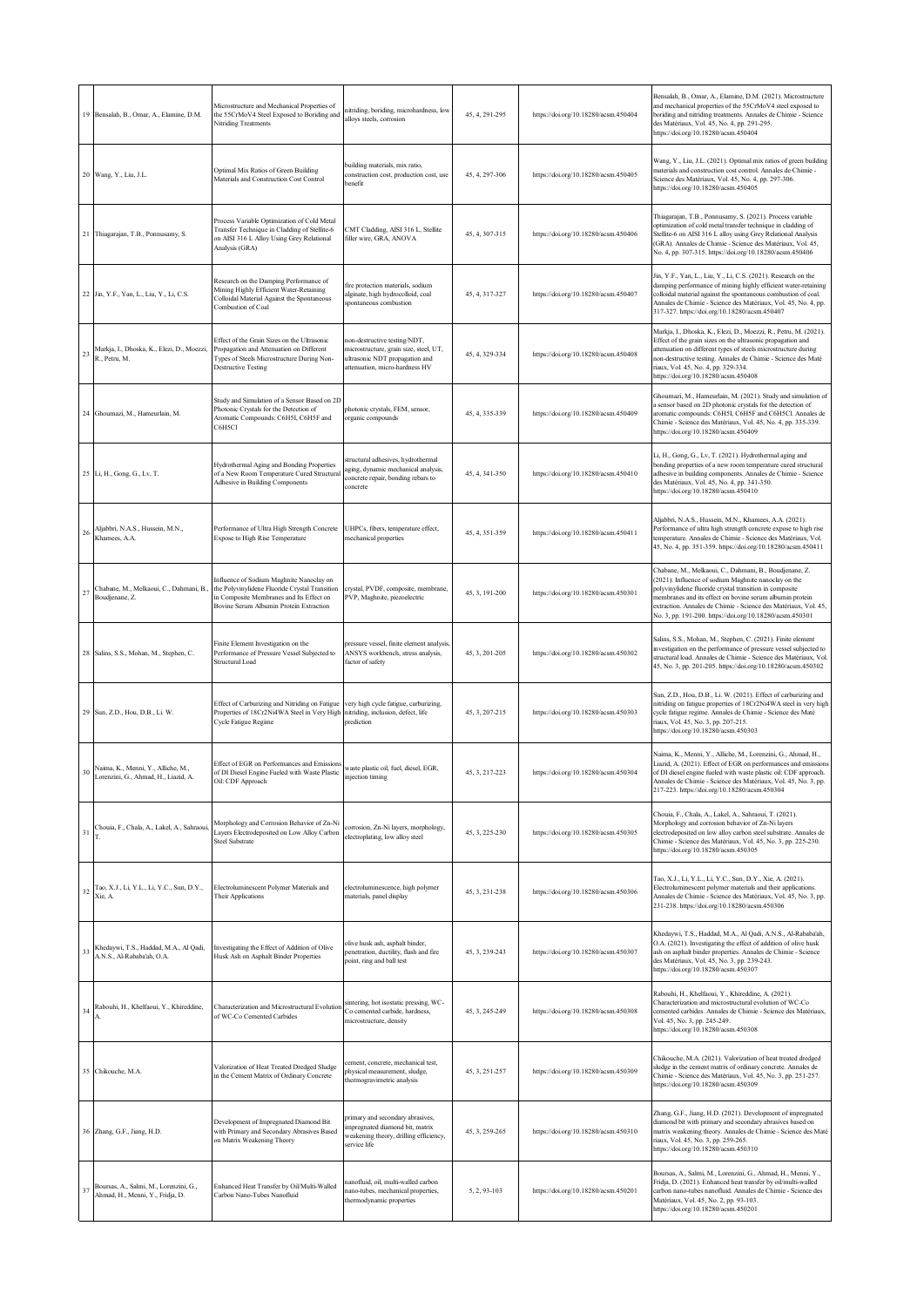|    | 38 Chebbi, R., Fadel, A., Aidi, A.                                             | The Elimination by Natural Algerian Clay of<br>Chromium Ions from Salt Water                                                                         | adsorption, brackish water, bentonite,<br>chromium removal, kinetic                                                                     | 5, 2, 105-112 | https://doi.org/10.18280/acsm.450202 | Chebbi, R., Fadel, A., Aidi, A. (2021). The elimination by natural<br>Algerian clay of chromium ions from salt water. Annales de<br>Chimie - Science des Matériaux, Vol. 45, No. 2, pp. 105-112.<br>https://doi.org/10.18280/acsm.450202                                                                                              |
|----|--------------------------------------------------------------------------------|------------------------------------------------------------------------------------------------------------------------------------------------------|-----------------------------------------------------------------------------------------------------------------------------------------|---------------|--------------------------------------|---------------------------------------------------------------------------------------------------------------------------------------------------------------------------------------------------------------------------------------------------------------------------------------------------------------------------------------|
| 39 | Sahdev, S., Kumar, H., Butola, R.,<br>Singari, R.M.                            | Evaluating the Effect of Process Parameters on<br>FSP of Al5083 Alloy Using ANSYS                                                                    | friction stir processing, process<br>parameters, aluminium 5083,<br>numerical modelling                                                 | 5, 2, 113-120 | https://doi.org/10.18280/acsm.450203 | Sahdev, S., Kumar, H., Butola, R., Singari, R.M. (2021).<br>Evaluating the effect of process parameters on FSP of AL5083<br>alloy using ANSYS. Annales de Chimie - Science des Matériaux,<br>Vol. 45, No. 2, pp. 113-120.<br>https://doi.org/10.18280/acsm.450203                                                                     |
|    | 40 Boualleg, S.                                                                | The Study of Slag Cement's Microstructural<br>Properties                                                                                             | hydration, bound water, degrees of<br>hydration, slag, strength,<br>thermogravimetric analysis,<br>portlandite, non-evaporable water    | 5, 2, 121-133 | https://doi.org/10.18280/acsm.450204 | Boualleg, S. (2021). The study of slag cement's microstructural<br>properties. Annales de Chimie - Science des Matériaux, Vol. 45,<br>No. 2, pp. 121-133. https://doi.org/10.18280/acsm.450204                                                                                                                                        |
|    | 41 Qiao, T.B.                                                                  | Application of Conductive Polymer-Based<br>Hydrogel in Multi-robot Balance Control                                                                   | hydrogel, conductive polymer, flexible<br>electronic device, central pattern<br>generator (CPG)                                         | 5, 2, 135-140 | https://doi.org/10.18280/acsm.450205 | Qiao, T.B. (2021). Application of conductive polymer-based<br>hydrogel in multi-robot balance control. Annales de Chimie -<br>Science des Matériaux, Vol. 45, No. 2, pp. 135-140.<br>https://doi.org/10.18280/acsm.450205                                                                                                             |
| 42 | Boulaktout, N., Mezaache, E.H., Laouer,                                        | Study of Thermal Behavior of a Horizontal<br>Iwo Fins Annular Tube Heat Exchanger with<br>Melting Phase Change Material: Fins<br>Orientation Effects | ocm melting, heat transfer<br>enhancement, thermal storage, heat<br>exchanger, natural convection, fins,<br>mnular tube                 | 5, 2, 141-151 | https://doi.org/10.18280/acsm.450206 | Boulaktout, N., Mezaache, E.H., Laouer, A. (2021). Study of<br>thermal behavior of a horizontal two fins annular tube heat<br>exchanger with melting phase change material: Fins orientation<br>effects. Annales de Chimie - Science des Matériaux, Vol. 45, No.<br>2, pp. 141-151. https://doi.org/10.18280/acsm.450206              |
|    | 43 Chandrasekaran, V.                                                          | Characteristics Investigations of Dry Bamboo<br>Ash Fractional Replaced Cement with in M25<br>Grade Concrete                                         | dry bamboos ash, 53 grade of cement,<br>M-sands (fine aggregate), coarse<br>aggregate                                                   | 5, 2, 153-159 | https://doi.org/10.18280/acsm.450207 | Chandrasekaran, V. (2021). Characteristics investigations of dry<br>bamboo ash fractional replaced cement with in M25 grade<br>concrete. Annales de Chimie - Science des Matériaux, Vol. 45,<br>No. 2, pp. 153-159. https://doi.org/10.18280/acsm.450207                                                                              |
| 44 | Wang, J.R., Zhang, Z.C., Guo, Y., Zhang,<br>L.Y., Liu, J.L.                    | Experimental Study on the Treatment of Rural<br>Domestic Wastewater Using the Multi-Soil-<br>Layering System Filled with Sludge-Based<br>Biochar     | sludge-based biochar, rural domestic<br>vastewater, multi-media soil layering<br>ystem (MSL), hydraulic loading rate<br>(HLRs), zeolite | 5, 2, 161-165 | https://doi.org/10.18280/acsm.450208 | Wang, J.R., Zhang, Z.C., Guo, Y., Zhang, L.Y., Liu, J.L.<br>(2021). Experimental study on the treatment of rural domestic<br>wastewater using the multi-soil-layering system filled with<br>sludge-based biochar. Annales de Chimie - Science des Maté<br>riaux, Vol. 45, No. 2, pp. 161-165.<br>https://doi.org/10.18280/acsm.450208 |
|    | 45 Khier, L., Abdelghani, L., Maouche, D.                                      | X-Ray Peak Profile Analysis of Materials M1<br>and M2 by Williamson-Hall and Size-Strain<br>Plot Methods                                             | Kaolin M1, Kaolin M2, microstrains,<br>nethod of stokes, distribution of the<br>sizes                                                   | 5, 2, 167-173 | https://doi.org/10.18280/acsm.450209 | Khier, L., Abdelghani, L., Maouche, D. (2021). X-Ray peak<br>profile analysis of materials M1 and M2 by Williamson-Hall and<br>size-strain plot methods. Annales de Chimie - Science des Maté<br>riaux, Vol. 45, No. 2, pp. 167-173.<br>https://doi.org/10.18280/acsm.450209                                                          |
| 46 | Herbirowo, S., Imaduddin, A., Hendrik,<br>Pramono, A.W., Sunardi, Saefuloh, I. | In-Situ Manufacturing of SiC-Doped MgB2<br>Used for Superconducting Wire                                                                             | MgB2, silicon carbide,<br>uperconductor, heat treatment,<br>SS304, critical temperature                                                 | 5, 2, 175-179 | https://doi.org/10.18280/acsm.450210 | Herbirowo, S., Imaduddin, A., Hendrik, Pramono, A.W.,<br>Sunardi, Saefuloh, I. (2021). In-Situ manufacturing of SiC-<br>Doped MgB2 used for superconducting wire. Annales de Chimie<br>Science des Matériaux, Vol. 45, No. 2, pp. 175-179.<br>https://doi.org/10.18280/acsm.450210                                                    |
|    | 47 Ma, C.L.                                                                    | Physical Properties and Durability of Green<br>Fiber-Reinforced Concrete for Road Bridges                                                            | green fiber, road bridges, concrete,<br>physical-mechanical properties,<br><b>turability</b>                                            | 5, 2, 181-189 | https://doi.org/10.18280/acsm.450211 | Ma, C.L. (2021). Physical properties and durability of green<br>fiber-reinforced concrete for road bridges. Annales de Chimie -<br>Science des Matériaux, Vol. 45, No. 2, pp. 181-189.<br>https://doi.org/10.18280/acsm.450211                                                                                                        |
|    | 48 Mauduit, A., Gransac, H., Pillot, S.                                        | Influence of the Manufacturing Parameters in<br>Selective Laser Melting on Properties of<br>Aluminum Alloy AlSi7Mg0.6 (A357)                         | selective laser melting, AlSi7Mg0.6<br>alloy (A357), manufacturing<br>narameters                                                        | $5, 1, 1-10$  | https://doi.org/10.18280/acsm.450101 | Mauduit, A., Gransac, H., Pillot, S. (2021). Influence of the<br>manufacturing parameters in selective laser melting on properties<br>of aluminum alloy AlSi7Mg0.6 (A357). Annales de Chimie -<br>Science des Matériaux, Vol. 45, No. 1, pp. 1-10.<br>https://doi.org/10.18280/acsm.450101                                            |
| 49 | M.A., Al-Rababa'ah, O.A.                                                       | Al Qadi, A.N.S., Khedaywi, T.S., Haddad, Investigating the Effect of Olive Husk Ash on<br>the Properties of Asphalt Concrete Mixture                 | olive husk ash, asphalt concrete,<br>Marshall test, stability, flow, Retained<br>tability                                               | 5, 1, 11-15   | https://doi.org/10.18280/acsm.450102 | Al Qadi, A.N.S., Khedaywi, T.S., Haddad, M.A., Al-Rababa'ah,<br>O.A. (2021). Investigating the effect of olive husk ash on the<br>properties of asphalt concrete mixture. Annales de Chimie -<br>Science des Matériaux, Vol. 45, No. 1, pp. 11-15.<br>https://doi.org/10.18280/acsm.450102                                            |
| 50 |                                                                                | Wang, Y., Wang, H.X., Yang, L.W., Qian, Hydration Features of Composite Binding<br>Material with High-Dose Copper Tailings                           | high-dose copper tailings, composite<br>inding material, hydration kinetics,<br>nydration rate, hydration heat                          | 5, 1, 17-24   | https://doi.org/10.18280/acsm.450103 | Wang, Y., Wang, H.X., Yang, L.W., Qian, L. (2021). Hydration<br>features of composite binding material with high-dose copper<br>tailings. Annales de Chimie - Science des Matériaux, Vol. 45,<br>No. 1, pp. 17-24. https://doi.org/10.18280/acsm.450103                                                                               |
| 51 | Salih, E.M.S., Al-Roubaiy, A.O., Salih,<br>Y.L.A.                              | Analysis of the Influence of Hot Impacts on<br>the Transformation of White Cast Iron                                                                 | nechanical heat treatment, white cast<br>ron, hot impact, cementite, graphite<br>flakes, gray cast iron, cast iron, hot<br>deformation  | 5, 1, 25-31   | https://doi.org/10.18280/acsm.450104 | Salih, E.M.S., Al-Roubaiy, A.O., Salih, Y.L.A. (2021). Analysis<br>of the influence of hot impacts on the transformation of white<br>cast iron. Annales de Chimie - Science des Matériaux, Vol. 45,<br>No. 1, pp. 25-31. https://doi.org/10.18280/acsm.450104                                                                         |
| 52 | Ren, Z.B., Li, M., Hui, Y.Z., Ma, Z.W.,<br>Gu, J.C.                            | Remediation Effect of Biomass Amendment<br>on the Physical-Chemical Performance and<br>Sustainable Utilization of Sandy Soil                         | biomass amendment, sandy soil,<br>Huangyangtan, soil remediation,<br>physical-chemical performance,<br>sustainable utilization          | 5, 1, 33-42   | https://doi.org/10.18280/acsm.450105 | Ren, Z.B., Li, M., Hui, Y.Z., Ma, Z.W., Gu, J.C. (2021).<br>Remediation effect of biomass amendment on the physical-<br>chemical performance and sustainable utilization of sandy soil.<br>Annales de Chimie - Science des Matériaux, Vol. 45, No. 1, pp.<br>33-42. https://doi.org/10.18280/acsm.450105                              |
| 53 | Harkat, M., Alleg, S., Chemam, R.,<br>Azzaza, S., Mokhtari, M., Dhahri, E.     | Synthesis and Characterization of Thermally<br>Stable Hydroxyapatite                                                                                 | hydroxyapatite, wet chemical route,<br>KRD, Rietveld refinement, SEM                                                                    | 5, 1, 43-50   | https://doi.org/10.18280/acsm.450106 | Harkat, M., Alleg, S., Chemam, R., Azzaza, S., Mokhtari, M.,<br>Dhahri, E. (2021). Synthesis and characterization of thermally<br>stable hydroxyapatite. Annales de Chimie - Science des Maté<br>riaux, Vol. 45, No. 1, pp. 43-50.<br>https://doi.org/10.18280/acsm.450106                                                            |
|    | 54 Islam, A., Dwivedi, V.K., Dwivedi, S.P.                                     | Effect of Friction Stir Process Parameters on<br>Mechanical Properties of Al/Eggshell/SiC<br>Composite Material                                      | composite, MMC, FSP, Box-Behnken<br>Design, mechanical properties,<br>hardness, tensile strength, ball-milling                          | 5, 1, 51-57   | https://doi.org/10.18280/acsm.450107 | Islam, A., Dwivedi, V.K., Dwivedi, S.P. (2021). Effect of<br>friction stir process parameters on mechanical properties of<br>Al/Eggshell/SiC composite material. Annales de Chimie -<br>Science des Matériaux, Vol. 45, No. 1, pp. 51-57.<br>https://doi.org/10.18280/acsm.450107                                                     |
|    | 55 Peng, Z.M.                                                                  | Performance Prediction and Mix Ratio<br>Optimization for Multielement Green High-<br>Performance Fiber-Reinforced Cement Matrix<br>Composite         | green high-performance fiber-<br>reinforced cement (GHPFRC), mix<br>ratio optimization, performance<br>analysis, test                   | 5, 1, 59-67   | https://doi.org/10.18280/acsm.450108 | Peng, Z.M. (2021). Performance prediction and mix ratio<br>optimization for multielement green high-performance fiber-<br>reinforced cement matrix composite. Annales de Chimie -<br>Science des Matériaux, Vol. 45, No. 1, pp. 59-67.<br>https://doi.org/10.18280/acsm.450108                                                        |
| 56 | Hocine, T., Sami, Z., Omar, A.                                                 | Effect of Martensite Morphologies on<br>Corrosion in 5% H2SO4 Solution of Borided<br><b>X70 Dual Phase Steel</b>                                     | fual phase steel, intercritical annealing,<br>poronizing, corrosion properties                                                          | 5, 1, 69-74   | https://doi.org/10.18280/acsm.450109 | Hocine, T., Sami, Z., Omar, A. (2021). Effect of martensite<br>morphologies on corrosion in 5% H2SO4 solution of borided<br>X70 dual phase steel. Annales de Chimie - Science des Maté<br>riaux, Vol. 45, No. 1, pp. 69-74.<br>https://doi.org/10.18280/acsm.450109                                                                   |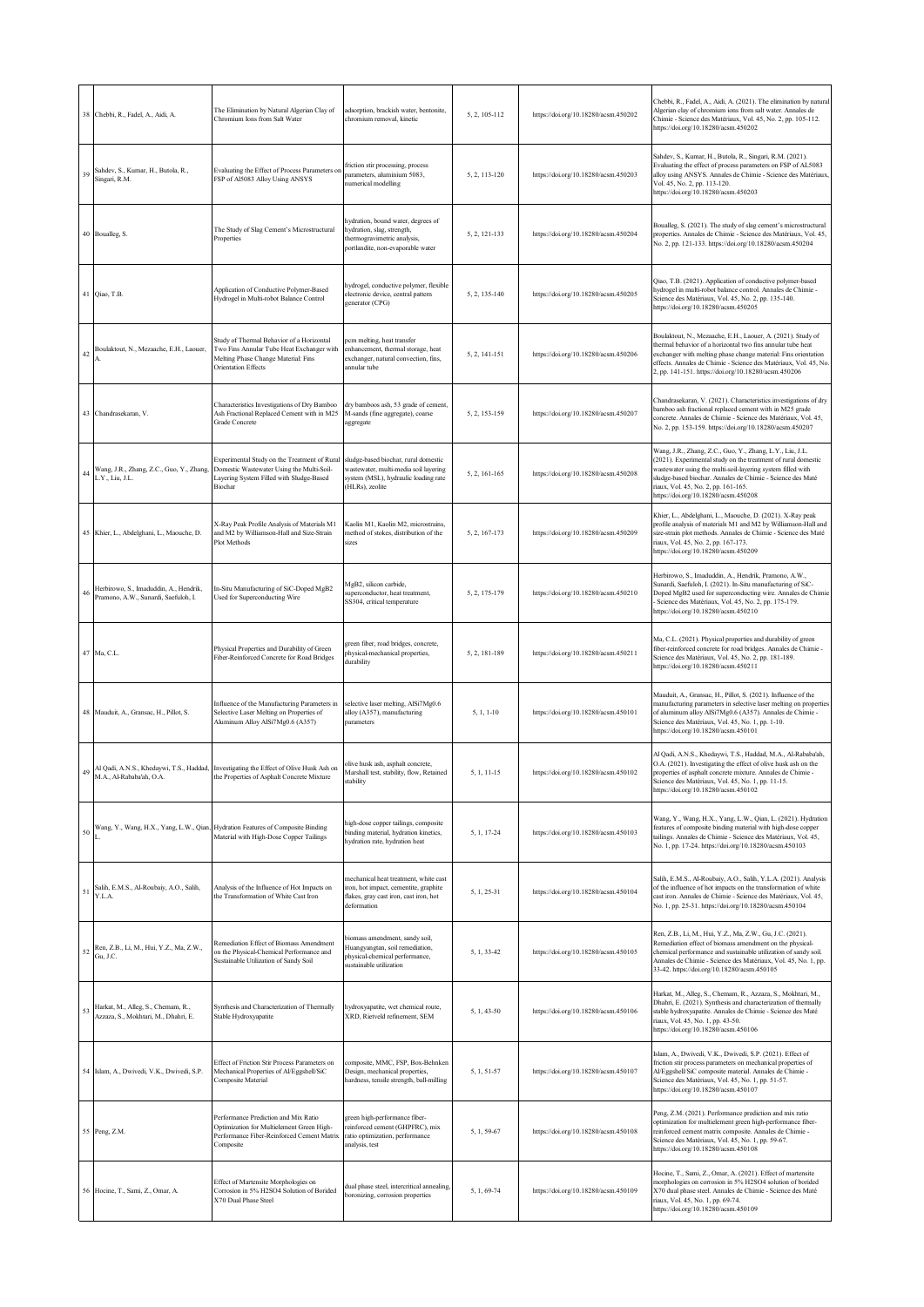| 57 | Abdelmoula, F., Refassi, K., Bouamama,<br>M., Elmeiche, A.                  | Modal Analysis of FSW Plate Considering the<br><b>Residual Stresses Effect</b>                                                                                        | nodal analysis, FSW, plate, residual<br>tresses, fundamental frequencies,<br>deformations                                                                                   | 5, 1, 75-82    | https://doi.org/10.18280/acsm.450110 | Abdelmoula, F., Refassi, K., Bouamama, M., Elmeiche, A.<br>(2021). Modal analysis of FSW plate considering the residual<br>stresses effect. Annales de Chimie - Science des Matériaux, Vol.<br>45, No. 1, pp. 75-82. https://doi.org/10.18280/acsm.450110                                                                                               |
|----|-----------------------------------------------------------------------------|-----------------------------------------------------------------------------------------------------------------------------------------------------------------------|-----------------------------------------------------------------------------------------------------------------------------------------------------------------------------|----------------|--------------------------------------|---------------------------------------------------------------------------------------------------------------------------------------------------------------------------------------------------------------------------------------------------------------------------------------------------------------------------------------------------------|
|    | 58 Zhao, F.F.                                                               | Modeling and Thermal-Mechanical Coupling<br>Analysis of Piston in Car Engines                                                                                         | liesel engine piston, aluminum-based<br>naterial, finite-element analysis (FEA),<br>stress distribution, temperature<br>distribution                                        | 5, 1, 83-92    | https://doi.org/10.18280/acsm.450111 | Zhao, F.F. (2021). Modeling and thermal-mechanical coupling<br>analysis of piston in car engines. Annales de Chimie - Science<br>des Matériaux, Vol. 45, No. 1, pp. 83-92.<br>https://doi.org/10.18280/acsm.450111                                                                                                                                      |
| 59 | Ugochukwu, N.C., Sunday, A.V., Sani,<br>A.M., Chinonso, O.E.                | Explicit study of epoxy/momordica<br>angustisepala fiber and rice husk ash<br>nanoparticle composites for roofing sheet<br>application                                | stress analysis, momordica<br>ingustisepala fiber, rice husk ash<br>anoparticle, roofing sheets                                                                             | 44, 6, 375-380 | https://doi.org/10.18280/acsm.440601 | Ugochukwu, N.C., Sunday, A.V., Sani, A.M., Chinonso, O.E.<br>(2020). Explicit study of epoxy/ momordica angustisepala fiber<br>and rice husk ash nanoparticle composites for roofing sheet<br>application. Annales de Chimie - Science des Matériaux, Vol. 44,<br>No. 6, pp. 375-380. https://doi.org/10.18280/acsm.440601                              |
| 60 | Laroui, W., Chegroune, R., Talaş, Ş.,<br>Keddam, M., Badji, R.              | Microstructural and mechanical<br>characterization of shielded metal arc welded<br>dual phase steel joints                                                            | dual-phase steel, fractography, heat<br>affected zone, heat treatment, welding                                                                                              | 44, 6, 381-386 | https://doi.org/10.18280/acsm.440602 | Laroui, W., Chegroune, R., Talaş, Ş., Keddam, M., Badji, R.<br>(2020). Microstructural and mechanical characterization of<br>shielded metal arc welded dual phase steel joints. Annales de<br>Chimie - Science des Matériaux, Vol. 44, No. 6, pp. 381-386.<br>https://doi.org/10.18280/acsm.440602                                                      |
| 61 | Sequeira, A., Ahmed, A.R., George, R.,<br>Sachidananda, K.H.                | Empirical study of solar absorber metamaterial<br>characterization in GHz and THz regime                                                                              | naterials chemistry, numerical<br>analysis, solar absorber, smart material,<br>wavelength                                                                                   | 44, 6, 387-392 | https://doi.org/10.18280/acsm.440603 | Sequeira, A., Ahmed, A.R., George, R., Sachidananda, K.H.<br>(2020). Empirical study of solar absorber metamaterial<br>characterization in GHz and THz regime. Annales de Chimie -<br>Science des Matériaux, Vol. 44, No. 6, pp. 387-392.<br>https://doi.org/10.18280/acsm.440603                                                                       |
|    | 62 Yuan, J., Zhao, B.X., Wang, Z.Q., Liu, Y.                                | Carbonization law of fly ash concrete under<br>freeze-thaw cycles based on image-pro plus                                                                             | PP, freeze-thaw cycles, ratio of<br>carbonized area (RCA), fly ash<br>concrete, carbonization depth                                                                         | 44, 6, 393-398 | https://doi.org/10.18280/acsm.440604 | Yuan, J., Zhao, B.X., Wang, Z.Q., Liu, Y. (2020). Carbonization<br>law of fly ash concrete under freeze-thaw cycles based on image-<br>pro plus. Annales de Chimie - Science des Matériaux, Vol. 44,<br>No. 6, pp. 393-398. https://doi.org/10.18280/acsm.440604                                                                                        |
|    | 63 Uppalapati, G., Gunji, S., Malkapuram, R.                                | Morphological characterization of chicken<br>feather rachis, neem sawdust, and high density<br>polyethylene (HDPE) reinforced composite<br>material                   | FESEM, XRD, HDPE(H) Granules,<br>Chicken Feather (CF), Saw Dust (SD)                                                                                                        | 44, 6, 399-406 | https://doi.org/10.18280/acsm.440605 | Uppalapati, G., Gunji, S., Malkapuram, R. (2020).<br>Morphological characterization of chicken feather rachis, neem<br>sawdust, and high density polyethylene (HDPE) reinforced<br>composite material. Annales de Chimie - Science des Matériaux,<br>Vol. 44, No. 6, pp. 399-406.<br>https://doi.org/10.18280/acsm.440605                               |
| 64 | Ennaciri, Y., Bettach, M., El Alaoui-<br>Belghiti, H.                       | Phosphogypsum conversion into calcium<br>fluoride and sodium sulfate                                                                                                  | phosphogypsum, sodium fluoride,<br>alcium fluoride, sodium sulfate, wet<br>onversion:                                                                                       | 44, 6, 407-412 | https://doi.org/10.18280/acsm.440606 | Ennaciri, Y., Bettach, M., El Alaoui-Belghiti, H. (2020).<br>Phosphogypsum conversion into calcium fluoride and sodium<br>sulfate. Annales de Chimie - Science des Matériaux, Vol. 44, No.<br>6, pp. 407-412. https://doi.org/10.18280/acsm.440606                                                                                                      |
|    | 65 Badaoui, A., Belhadji, M., Ameur, H.,<br>Kaid, N.                        | Theoretical investigation of structural and<br>optoelectronic properties of ternary acetylides<br>A2MC2 ( $A = Li$ , Na, K) and ( $M = Te$ , Pb, Pt)                  | heoretical study, density functional<br>heory, optoelectronic properties,<br>naterial engineering, material<br>characterization, ternary acetylides                         | 44, 6, 413-419 | https://doi.org/10.18280/acsm.440607 | Badaoui, A., Belhadji, M., Ameur, H., Kaid, N. (2020).<br>Theoretical investigation of structural and optoelectronic<br>properties of ternary acetylides A2MC2 (A = Li, Na, K) and (M<br>Te, Pb, Pt). Annales de Chimie - Science des Matériaux, Vol.<br>44, No. 6, pp. 413-419. https://doi.org/10.18280/acsm.440607                                   |
|    | Srivastava, A.K., Maurya, N.K., Maurya,<br>66 M., Dwivedi, S.P., Saxena, A. | Effect of multiple passes on microstructural<br>and mechanical properties of surface<br>composite Al 2024/SiC produced by friction<br>stir processing                 | Al2024 alloy, friction stir processing,<br>Rockwell hardness test, tensile<br>strength, nano indentation                                                                    | 44, 6, 421-426 | https://doi.org/10.18280/acsm.440608 | Srivastava, A.K., Maurya, N.K., Maurya, M., Dwivedi, S.P.,<br>Saxena, A. (2020). Effect of multiple passes on microstructural<br>and mechanical properties of surface composite Al 2024/SiC<br>produced by friction stir processing. Annales de Chimie - Science<br>des Matériaux, Vol. 44, No. 6, pp. 421-426.<br>https://doi.org/10.18280/acsm.440608 |
|    | 67 Yao, Y.H., Wang, Y.H., Xu, J., Hu, Y.J.                                  | Influence of basalt fiber on the physical and<br>mechanical properties of aerated ceramsite<br>concrete                                                               | Aerated Ceramsite Concrete (ACC),<br>ightweight wallboards, Basalt Fiber<br>BF), physical and mechanical<br>properties                                                      | 44, 6, 427-432 | https://doi.org/10.18280/acsm.440609 | Yao, Y.H., Wang, Y.H., Xu, J., Hu, Y.J. (2020). Influence of<br>basalt fiber on the physical and mechanical properties of aerated<br>ceramsite concrete. Annales de Chimie - Science des Matériaux,<br>Vol. 44, No. 6, pp. 427-432.<br>https://doi.org/10.18280/acsm.440609                                                                             |
| 68 | Rathanasalam, V., Perumalsami, J.,<br>Javakumar, K.                         | Characteristics of blended geopolymer<br>concrete using ultrafine ground granulated<br>blast furnace slag and copper slag                                             | geopolymer concrete, copper slag, fly<br>ash, ultrafine ground granulated blast<br>furnace slag                                                                             | 44, 6, 433-439 | https://doi.org/10.18280/acsm.440610 | Rathanasalam, V., Perumalsami, J., Jayakumar, K. (2020).<br>Characteristics of blended geopolymer concrete using ultrafine<br>ground granulated blast furnace slag and copper slag. Annales de<br>Chimie - Science des Matériaux, Vol. 44, No. 6, pp. 433-439.<br>https://doi.org/10.18280/acsm.440610                                                  |
| 69 | Gopi, V., Swamy, K.K., Gopi, A.P.,<br>Narayana, V.L.                        | Experimental study on shear behavior of<br>reinforced concrete sandwich deep beam                                                                                     | deep beam, shear reinforcement,<br>insulation pad, crack pattern, diagonal<br>rack                                                                                          | 44, 5, 301-309 | https://doi.org/10.18280/acsm.440501 | Gopi, V., Swamy, K.K., Gopi, A.P., Narayana, V.L. (2020).<br>Experimental study on shear behavior of reinforced concrete<br>sandwich deep beam. Annales de Chimie - Science des Maté<br>riaux, Vol. 44, No. 5, pp. 301-309.<br>https://doi.org/10.18280/acsm.440501                                                                                     |
| 70 | Chabane, M., Melkaoui, C., Dahmani, B.,<br>Belalia, S.Z.                    | Preparation and characterization of matrix<br>hybrid membranes polyvinylidene<br>fluoride/polyvinylpyrrolidone/silica gel/zinc<br>oxide for Cr(VI) removal from water | chromium, hybrid, membrane, PVDF,<br>silica gel, ZnO                                                                                                                        | 44, 5, 311-318 | https://doi.org/10.18280/acsm.440502 | Chabane, M., Melkaoui, C., Dahmani, B., Belalia, S.Z. (2020).<br>Preparation and characterization of matrix hybrid membranes<br>polyvinylidene fluoride/polyvinylpyrrolidone/silica gel/zinc oxide<br>for Cr(VI) removal from water. Annales de Chimie - Science des<br>Matériaux, Vol. 44, No. 5, pp. 311-318.<br>https://doi.org/10.18280/acsm.440502 |
|    | 71 Zhao, Y.G.B., Dong, Y.D.                                                 | Seismic response of reinforced concrete frame-<br>shear wall structure with metal rubber-based<br>damper in coupling beam                                             | metal rubber, constitutive model,<br>damper, coupling beam, seismic<br>response                                                                                             | 44, 5, 319-326 | https://doi.org/10.18280/acsm.440503 | Zhao, Y.G.B., Dong, Y.D. (2020). Seismic response of<br>reinforced concrete frame-shear wall structure with metal rubber-<br>based damper in coupling beam. Annales de Chimie - Science<br>des Matériaux, Vol. 44, No. 5, pp. 319-326.<br>https://doi.org/10.18280/acsm.440503                                                                          |
|    | 72 Abid, A., El Bouhtoury, F.C., Gabsi, S.                                  | Recovery of residues from olive industry:<br>Characterization of simple and acetylated<br>lignin                                                                      | lignin organosolv, polyol, acetylation,<br>characterization physico-chemical<br>malyzes, sugar                                                                              | 44, 5, 327-332 | https://doi.org/10.18280/acsm.440504 | Abid, A., El Bouhtoury, F.C., Gabsi, S. (2020). Recovery of<br>residues from olive industry: Characterization of simple and<br>acetylated lignin. Annales de Chimie - Science des Matériaux,<br>Vol. 44, No. 5, pp. 327-332.<br>https://doi.org/10.18280/acsm.440504                                                                                    |
|    | Munivenkatappan, M.S.B., Shanmugam,<br>$73$ S., Veeramani, A.               | Synthesis and characterization of in-situ<br>AA8011-TiB2 composites produced by flux<br>assisted synthesis                                                            | aluminium matrix composite, flux<br>ssisted synthesis, in-situ stir casting<br>echnique, titanium diboride<br>reinforcement, metallurgical studies,<br>mechanical behaviour | 44, 5, 333-338 | https://doi.org/10.18280/acsm.440505 | Munivenkatappan, M.S.B., Shanmugam, S., Veeramani, A.<br>(2020). Synthesis and characterization of in-situ AA8011-TiB2<br>composites produced by flux assisted synthesis. Annales de<br>Chimie - Science des Matériaux, Vol. 44, No. 5, pp. 333-338.<br>https://doi.org/10.18280/acsm.440505                                                            |
|    | 74 Mahadevappa, N., Shankar, V.K., Sehgal,<br>S., Upadhya, R.               | Study the impact of drilling process parameters<br>on natural fiber reinforced herringbone epoxy<br>composites                                                        | sisal fabric, drilling of composite,<br>epoxy, grey regression analysis                                                                                                     | 44, 5, 339-345 | https://doi.org/10.18280/acsm.440506 | Mahadevappa, N., Shankar, V.K., Sehgal, S., Upadhya, R.<br>(2020). Study the impact of drilling process parameters on<br>natural fiber reinforced herringbone epoxy composites. Annales<br>de Chimie - Science des Matériaux, Vol. 44, No. 5, pp. 339-345.<br>https://doi.org/10.18280/acsm.440506                                                      |
|    | 75 Guermat, N., Daranfed, W., Mirouh, K.                                    | Extended wide band gap amorphous ZnO thin<br>films deposited by spray pyrolysis                                                                                       | thin film, zinc oxide, substrate<br>temperature, band gap, spray pyrolysis,<br>KRD, contact angle, electrical<br>conductivity                                               | 44, 5, 347-352 | https://doi.org/10.18280/acsm.440507 | Guermat, N., Daranfed, W., Mirouh, K. (2020). Extended wide<br>band gap amorphous ZnO thin films deposited by spray<br>pyrolysis. Annales de Chimie - Science des Matériaux, Vol. 44,<br>No. 5, pp. 347-352. https://doi.org/10.18280/acsm.440507                                                                                                       |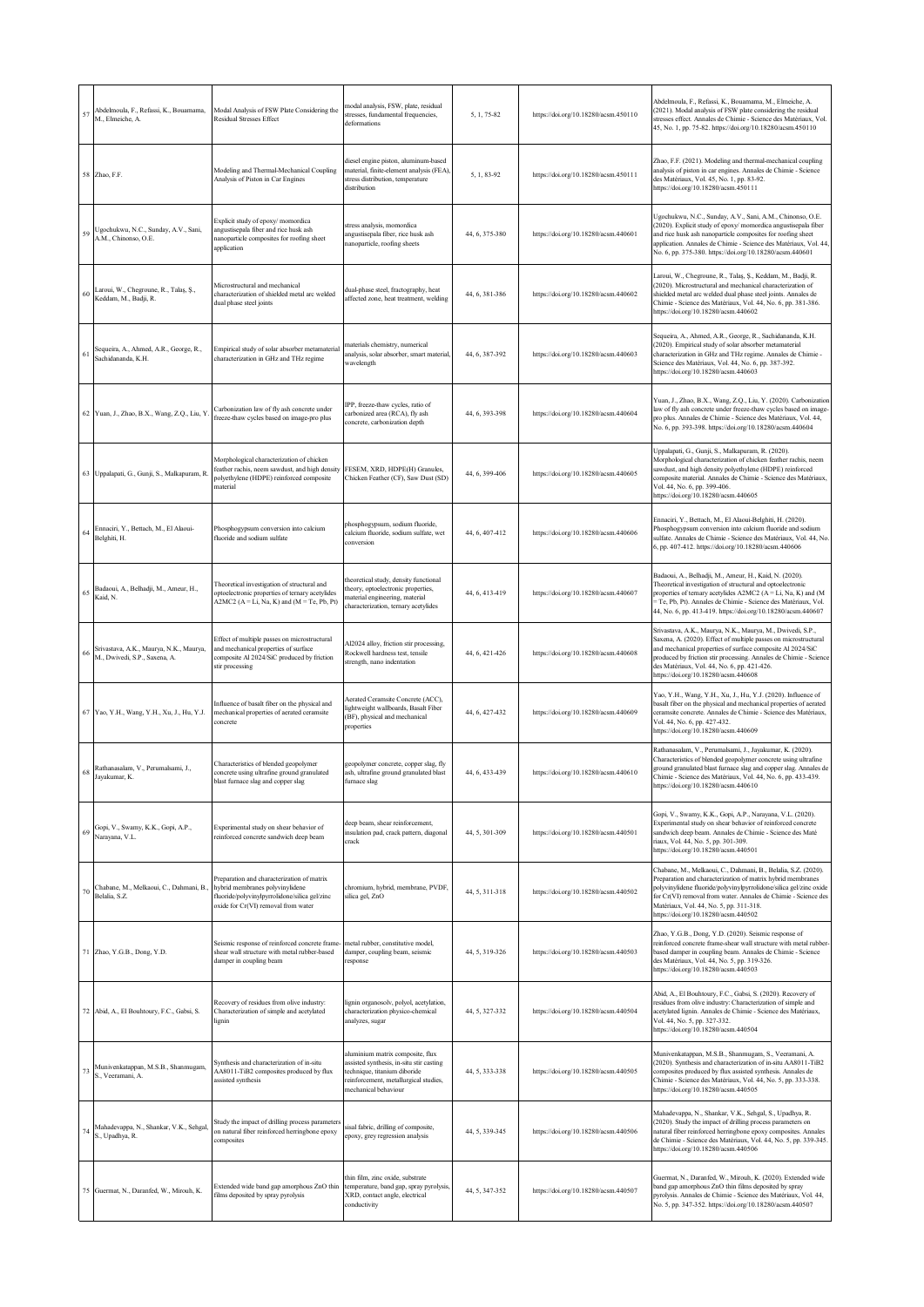|             | 76 Kavyateja, B.V., Reddy, P.N.                                      | Effect of industrial waste on strength<br>roperties of concrete                                                                                                | netakaolin, illuminate sludge, glass<br>bottle, eco-friendly concrete, cement<br>eplacement                                                                    | 44, 5, 353-358 | https://doi.org/10.18280/acsm.440508 | Kavyateja, B.V., Reddy, P.N. (2020). Effect of industrial waste<br>on strength properties of concrete. Annales de Chimie - Science<br>des Matériaux, Vol. 44, No. 5, pp. 353-358.<br>https://doi.org/10.18280/acsm.440508                                                                                                                    |
|-------------|----------------------------------------------------------------------|----------------------------------------------------------------------------------------------------------------------------------------------------------------|----------------------------------------------------------------------------------------------------------------------------------------------------------------|----------------|--------------------------------------|----------------------------------------------------------------------------------------------------------------------------------------------------------------------------------------------------------------------------------------------------------------------------------------------------------------------------------------------|
| $7^{\circ}$ | Mahadikar, A., Mamatha, E., Murthy, S.,<br>Doddapattar, N.B.         | ariation in composition of aluminium alloy<br>Al6463 on wear characteristics and<br>ompressive strength                                                        | aluminium alloy, magnesium, silicon,<br>wear, compressive strength, material<br>composition (MC)                                                               | 44, 5, 359-364 | https://doi.org/10.18280/acsm.440509 | Mahadikar, A., Mamatha, E., Murthy, S., Doddapattar, N.B.<br>(2020). Variation in composition of aluminium alloy Al6463 on<br>vear characteristics and compressive strength. Annales de<br>Chimie - Science des Matériaux, Vol. 44, No. 5, pp. 359-364.<br>https://doi.org/10.18280/acsm.440509                                              |
| 78          | Zhang, F., Wang, K., Dang, Y.R., Wu,<br>G.Y.                         | Influence of meso-structure parameters on<br>vave propagation in soil-rock mixture                                                                             | soil-rock mixture, particle flow code<br>(PFC), meso-structure features, wave<br>narameters                                                                    | 44, 5, 365-373 | https://doi.org/10.18280/acsm.440510 | Zhang, F., Wang, K., Dang, Y.R., Wu, G.Y. (2020). Influence of<br>meso-structure parameters on wave propagation in soil-rock<br>mixture. Annales de Chimie - Science des Matériaux, Vol. 44,<br>No. 5, pp. 365-373. https://doi.org/10.18280/acsm.440510                                                                                     |
|             | 79 Zidani, C., Maouedj, R., Salmi, M.                                | Numerical simulation of water as base fluid<br>dispersed by Al2O3 aluminum oxide nano-<br>sized solid particles with various<br>concentrations                 | characterization of nanofluids, physical<br>properties, mechanical properties, fluid<br>dynamics, turbulent viscosity,<br>aluminum oxide, numerical simulation | 44, 4, 231-238 | https://doi.org/10.18280/acsm.440401 | Zidani, C., Maouedj, R., Salmi, M. (2020). Numerical simulation<br>of water as base fluid dispersed by Al2O3 aluminum oxide nano-<br>sized solid particles with various concentrations. Annales de<br>Chimie - Science des Matériaux, Vol. 44, No. 4, pp. 231-238.<br>https://doi.org/10.18280/acsm.440401                                   |
|             | 80 Pawar, P., Kumar, A., Ballav, R.                                  | Grey relational analysis optimization of input<br>parameters for electrochemical discharge<br>drilling of silicon carbide by gunmetal tool<br>electrode        | ECDM, hole diameter, machined<br>depth, Silicon carbide, gunmetal, grey<br>relational analysis                                                                 | 44, 4, 239-249 | https://doi.org/10.18280/acsm.440402 | Pawar, P., Kumar, A., Ballav, R. (2020). Grey relational analysis<br>optimization of input parameters for electrochemical discharge<br>drilling of silicon carbide by gunmetal tool electrode. Annales de<br>Chimie - Science des Matériaux, Vol. 44, No. 4, pp. 239-249.<br>https://doi.org/10.18280/acsm.440402                            |
| 81          | Abed, M.M., Al-maammori, M.H.                                        | Optimization of novel sphere sandwich<br>structure for impact requirements                                                                                     | carving wax, Sphere Sandwich<br>Structure, lightweight materials, RSM-<br>optimization                                                                         | 44, 4, 251-256 | https://doi.org/10.18280/acsm.440403 | Abed, M.M., Al-maammori, M.H. (2020). Optimization of novel<br>sphere sandwich structure for impact requirements. Annales de<br>Chimie - Science des Matériaux, Vol. 44, No. 4, pp. 251-256.<br>https://doi.org/10.18280/acsm.440403                                                                                                         |
|             | 82 Chen, C.B., Tang, P.C., Zhuang, J.J.                              | Influence of waste slurry as mixing water on<br>he properties of C80 concrete with different<br>nineral admixtures                                             | waste slurry, mixing station, high-<br>performance concrete, mineral<br>ıdmixture                                                                              | 44, 4, 257-262 | https://doi.org/10.18280/acsm.440404 | Chen, C.B., Tang, P.C., Zhuang, J.J. (2020). Influence of waste<br>slurry as mixing water on the properties of C80 concrete with<br>different mineral admixtures. Annales de Chimie - Science des<br>Matériaux, Vol. 44, No. 4, pp. 257-262.<br>https://doi.org/10.18280/acsm.440404                                                         |
| 83          | Rabouhi, H., Khelfaoui, Y., Khireddine,                              | Comparative study by image analysis of WC-<br>Co alloys elaborated by liquid phase sintering<br>and hot isostatic pressing                                     | sintering, hot isostatic pressing-<br>cemented carbide, hardness,<br>microstructure, image analysis                                                            | 44, 4, 263-269 | https://doi.org/10.18280/acsm.440405 | Rabouhi, H., Khelfaoui, Y., Khireddine, A. (2020). Comparative<br>study by image analysis of WC-Co alloys elaborated by liquid<br>phase sintering and hot isostatic pressing. Annales de Chimie -<br>Science des Matériaux, Vol. 44, No. 4, pp. 263-269.<br>https://doi.org/10.18280/acsm.440405                                             |
|             | 84 Senapati, P.N., Bhoi, R.K.                                        | Characterization of friction-stir welded joints<br>of AA1100 by factorial design based<br>hierarchical regression model                                        | friction stir welding, full factorial<br>design, design of experiments,<br>hierarchical regression analysis, tensile<br>strength, average grain size           | 44, 4, 271-280 | https://doi.org/10.18280/acsm.440406 | Senapati, P.N., Bhoi, R.K. (2020). Characterization of friction-<br>stir welded joints of AA1100 by factorial design based<br>hierarchical regression model. Annales de Chimie - Science des<br>Matériaux, Vol. 44, No. 4, pp. 271-280.<br>https://doi.org/10.18280/acsm.440406                                                              |
| 85          | Dwivedi, S.P., Sharma, S., Singh, T.,<br>Kumar, N.                   | Mechanical and metallurgical characterization<br>of copper-based welded joint using brass as<br>filler metal developed by microwave technique                  | copper, brass based powder,<br>microwave technique, corrosion,<br>specific strength                                                                            | 44, 4, 281-286 | https://doi.org/10.18280/acsm.440407 | Dwivedi, S.P., Sharma, S., Singh, T., Kumar, N. (2020).<br>Mechanical and metallurgical characterization of copper-based<br>welded joint using brass as filler metal developed by microwave<br>technique. Annales de Chimie - Science des Matériaux, Vol. 44,<br>No. 4, pp. 281-286. https://doi.org/10.18280/acsm.440407                    |
| 86          | Huang, S.T., Zhang, Y.M., Jiao, X.D.,<br>Zhou, C.F.                  | Effects of welding parameters of pulsed gas<br>netal arc welding on microstructure and<br>nechanical performance of joints welded in<br>hvperbaric environment | pulsed gas metal arc welding<br>GMAW), hyperbaric environment, arc<br>voltage, pulse frequency,<br>nicrostructure, mechanical<br>performance                   | 44, 4, 287-294 | https://doi.org/10.18280/acsm.440408 | Huang, S.T., Zhang, Y.M., Jiao, X.D., Zhou, C.F. (2020).<br>Effects of welding parameters of pulsed gas metal arc welding on<br>microstructure and mechanical performance of joints welded in<br>hyperbaric environment. Annales de Chimie - Science des Maté<br>riaux, Vol. 44, No. 4, pp. 287-294.<br>https://doi.org/10.18280/acsm.440408 |
|             | 87 Kumar, S., Srivastava, A.K., Singh, R.K.                          | Fabrication of AA7075 hybrid green metal<br>matrix composites by friction stir processing<br>technique                                                         | friction stir processing (FSP), hybrid<br>green metal matrix composites<br>MMCs), aluminium alloys, waste<br>management, environmentally friendly              | 44, 4, 295-300 | https://doi.org/10.18280/acsm.440409 | Kumar, S., Srivastava, A.K., Singh, R.K. (2020). Fabrication of<br>AA7075 hybrid green metal matrix composites by friction stir<br>processing technique. Annales de Chimie - Science des Maté<br>riaux, Vol. 44, No. 4, pp. 295-300.<br>https://doi.org/10.18280/acsm.440409                                                                 |
|             | 88 Mauduit, A., Gransac, H.                                          | Study of the precipitation kinetics and<br>nechanisms in 6000 series aluminium alloys<br>through the measurement of electrical<br>conductivity                 | electrical conductivity, precipitation<br>kinetics, 6000 series aluminium alloys                                                                               | 44, 3, 141-149 | https://doi.org/10.18280/acsm.440301 | Mauduit, A., Gransac, H. (2020). Study of the precipitation<br>kinetics and mechanisms in 6000 series aluminium alloys<br>through the measurement of electrical conductivity. Annales de<br>Chimie - Science des Matériaux, Vol. 44, No. 3, pp. 141-149.<br>https://doi.org/10.18280/acsm.440301                                             |
| 89          | Houari, T., Benguediab, M., Belaziz, A.,<br>Kebir, T.                | Jumerical modeling of high density<br>olyethylene (HDPE) behavior using different<br>racture mechanics approaches                                              | HDPE, fracture mechanics, EWF, J<br>integral, GTN, global approach, local<br>approach, Abaqus                                                                  | 44, 3, 151-160 | https://doi.org/10.18280/acsm.440302 | Houari, T., Benguediab, M., Belaziz, A., Kebir, T. (2020).<br>Numerical modeling of high density polyethylene (HDPE)<br>behavior using different fracture mechanics approaches. Annales<br>de Chimie - Science des Matériaux, Vol. 44, No. 3, pp. 151-160.<br>https://doi.org/10.18280/acsm.440302                                           |
| 90          | Luo, E.H., Zhang, W., Zhang, R.X., Liu,<br>Y., Liu, X.M., Wang, C.L. | A novel energy saving operation strategy of<br>nultiparameter coupling coordinated speed<br>egulation for crushing                                             | sustainable, energy saving, crushing<br>station, multiparameter                                                                                                | 44, 3, 161-178 | https://doi.org/10.18280/acsm.440303 | Luo, E.H., Zhang, W., Zhang, R.X., Liu, Y., Liu, X.M., Wang,<br>C.L. (2020). A novel energy saving operation strategy of<br>multiparameter coupling coordinated speed regulation for<br>crushing. Annales de Chimie - Science des Matériaux, Vol. 44,<br>No. 3, pp. 161-178. https://doi.org/10.18280/acsm.440303                            |
|             | 91 Mekky, A.H.                                                       | Electrical and optical simulation of hybrid<br>perovskite-based solar cell at various electron<br>ransport materials and light intensity                       | perovskite, electron transport layer,<br>light intensity, GPVDM model, solar<br>cells, performance parameters                                                  | 44, 3, 179-184 | https://doi.org/10.18280/acsm.440304 | Mekky, A.H. (2020). Electrical and optical simulation of hybrid<br>perovskite-based solar cell at various electron transport materials<br>and light intensity. Annales de Chimie - Science des Matériaux,<br>Vol. 44, No. 3, pp. 179-184.<br>https://doi.org/10.18280/acsm.440304                                                            |
|             | 92 Shahmir, N.G., Bhat, M.                                           | Structural and luminance properties of light<br>transmitting concrete                                                                                          | energy efficient, greenhouse gas, light<br>transmitting concrete, plastic optical<br>fiber                                                                     | 44, 3, 185-190 | https://doi.org/10.18280/acsm.440305 | Shahmir, N.G., Bhat, M. (2020). Structural and luminance<br>properties of light transmitting concrete. Annales de Chimie -<br>Science des Matériaux, Vol. 44, No. 3, pp. 185-190.<br>https://doi.org/10.18280/acsm.440305                                                                                                                    |
| 93          | Belguendouz, O., Mebarek, B., Keddam,<br>M., EI Guerri, Y.           | Diffusion model for simulating the kinetics of<br>poronizing process in the case of FeB/Fe2B<br>bilayer configuration                                          | boronizing, simulation, iron borides,<br>diffusion model, fick's law                                                                                           | 44, 3, 191-197 | https://doi.org/10.18280/acsm.440306 | Belguendouz, O., Mebarek, B., Keddam, M., El Guerri, Y.<br>(2020). Diffusion model for simulating the kinetics of boronizing<br>process in the case of FeB/Fe2B bilayer configuration. Annales<br>de Chimie - Science des Matériaux, Vol. 44, No. 3, pp. 191-197.<br>https://doi.org/10.18280/acsm.440306                                    |
| 94          | Luo, B.                                                              | Flexural behaviour of precast steel fibres<br>reinforces concrete composite slabs with<br>different shapes                                                     | precast, concrete composite slab<br>CCS), failure mode, ultimate bearing<br>capacity, calculation method                                                       | 44, 3, 199-209 | https://doi.org/10.18280/acsm.440307 | Luo, B. (2020). Flexural behaviour of precast steel fibres<br>reinforces concrete composite slabs with different shapes.<br>Annales de Chimie - Science des Matériaux, Vol. 44, No. 3, pp.<br>199-209. https://doi.org/10.18280/acsm.440307                                                                                                  |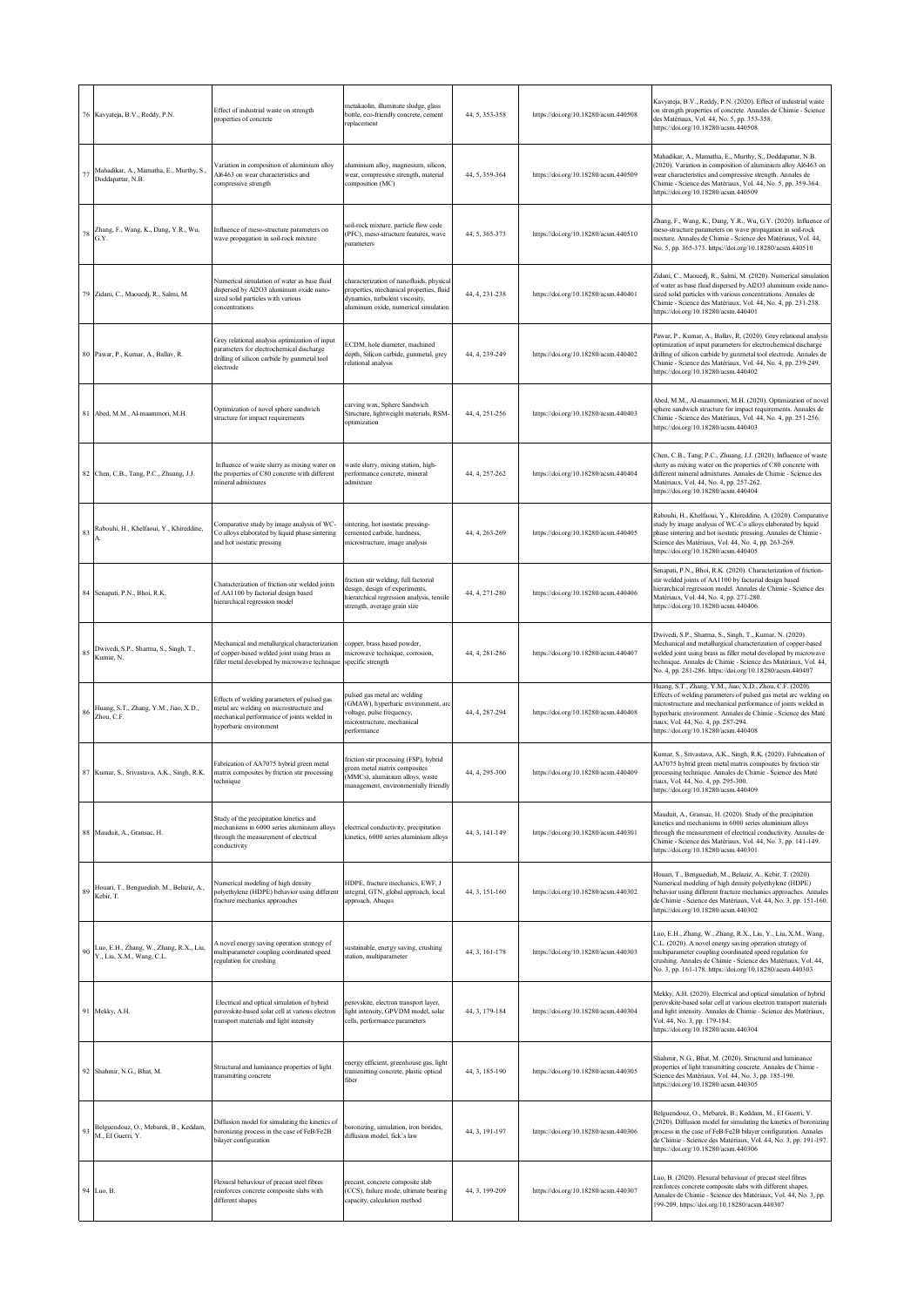|     | 95 Manjunath, R., Kumar, D.                                                                                                   | Effects of aging temperature, time during<br>transition from brittle to ductile on fracture<br>behavior of zinc coated AA7075                                                                    | ge hardening, coating, facture<br>oughness, scanning electron,<br>nicroscope, brittle to ductile transition<br>emperature | 44, 3, 211-216 | https://doi.org/10.18280/acsm.440308 | Manjunath, R., Kumar, D. (2020). Effects of aging temperature,<br>time during transition from brittle to ductile on fracture behavior<br>of zinc coated AA7075. Annales de Chimie - Science des Maté<br>riaux, Vol. 44, No. 3, pp. 211-216.<br>https://doi.org/10.18280/acsm.440308                                                                                                                            |
|-----|-------------------------------------------------------------------------------------------------------------------------------|--------------------------------------------------------------------------------------------------------------------------------------------------------------------------------------------------|---------------------------------------------------------------------------------------------------------------------------|----------------|--------------------------------------|----------------------------------------------------------------------------------------------------------------------------------------------------------------------------------------------------------------------------------------------------------------------------------------------------------------------------------------------------------------------------------------------------------------|
| 96  | Abdelghani, L.                                                                                                                | Determination of the diffusion coefficient and<br>the activation energy of fluoroplastics                                                                                                        | DSC, expanded graphite, nanotube,<br>ransition, heating rate, dispersion                                                  | 44, 3, 217-222 | https://doi.org/10.18280/acsm.440309 | Abdelghani, L. (2020). Determination of the diffusion coefficient<br>and the activation energy of fluoroplastics. Annales de Chimie -<br>Science des Matériaux, Vol. 44, No. 3, pp. 217-222.<br>https://doi.org/10.18280/acsm.440309                                                                                                                                                                           |
|     | 97 Zhang, F., Zhou, L.X., Sun, X., Yuan, P.                                                                                   | A microscale shear wave velocity model of<br>arth-rock aggregate                                                                                                                                 | arth-rock aggregate (SAR),<br>nicroscale, equivalent shear modulus,<br>shear wave velocity                                | 44, 3, 223-229 | https://doi.org/10.18280/acsm.440310 | Zhang, F., Zhou, L.X., Sun, X., Yuan, P. (2020). A microscale<br>shear wave velocity model of earth-rock aggregate. Annales de<br>Chimie - Science des Matériaux, Vol. 44, No. 3, pp. 223-229.<br>https://doi.org/10.18280/acsm.440310                                                                                                                                                                         |
| 98  | Kosmatskiy, Y.I., Lysov, D., Fokin, N.,<br>Nikolenko, V.                                                                      | improving of manufacturing of hot-extruded<br>pipes from Ni-based alloys                                                                                                                         | not extrusion, Ni-based alloys,<br>deformation resistance, pliability,<br>temperature-speed modes, quality of<br>surface  | 44, 2, 79-84   | https://doi.org/10.18280/acsm.440201 | Kosmatskiy, Y.I., Lysov, D., Fokin, N., Nikolenko, V. (2020).<br>Improving of manufacturing of hot-extruded pipes from Ni-<br>pased alloys. Annales de Chimie - Science des Matériaux, Vol.<br>44, No. 2, pp. 79-84. https://doi.org/10.18280/acsm.440201                                                                                                                                                      |
| 99  | Boumehraz, M/A., Mellas, M., Goudjil,<br>K., Boucetta, F.                                                                     | Study of the aging of a concrete reinforced by<br>alkali resistant glass fiber in the wet<br>environment                                                                                         | ging, sulfate resistant cement (SRC),<br>ARHP glass fiber, durability, concrete                                           | 44, 2, 85-90   | https://doi.org/10.18280/acsm.440202 | Boumehraz, M/A., Mellas, M., Goudjil, K., Boucetta, F. (2020).<br>Study of the aging of a concrete reinforced by alkali resistant<br>glass fiber in the wet environment. Annales de Chimie - Science<br>des Matériaux, Vol. 44, No. 2, pp. 85-90.<br>https://doi.org/10.18280/acsm.440202                                                                                                                      |
| 100 |                                                                                                                               | Subanndi, Agustina, F., Vebrian, Azzahra, Waste paper ash as additives for high strength<br>concrete mix 45 MPa                                                                                  | admixture, additive, rice husk ash,<br>chemical, chemical content of cement                                               | 44, 2, 91-96   | https://doi.org/10.18280/acsm.440203 | Subanndi, Agustina, F., Vebrian, Azzahra, R. (2020). Waste<br>paper ash as additives for high strength concrete mix 45 MPa.<br>Annales de Chimie - Science des Matériaux, Vol. 44, No. 2, pp.<br>91-96. https://doi.org/10.18280/acsm.440203                                                                                                                                                                   |
|     | 101 Luo, H., Ma, F.R., Yang, Q.                                                                                               | Experimental analysis on mechanical<br>performance of recycled concrete made from<br>polypropylene fiber and artificial sand                                                                     | polypropylene fiber, artificial sand,<br>ecycled concrete, compressive<br>strength                                        | 44, 2, 97-102  | https://doi.org/10.18280/acsm.440204 | Luo, H., Ma, F.R., Yang, Q. (2020). Experimental analysis on<br>mechanical performance of recycled concrete made from<br>polypropylene fiber and artificial sand. Annales de Chimie -<br>Science des Matériaux, Vol. 44, No. 2, pp. 97-102.<br>https://doi.org/10.18280/acsm.440204                                                                                                                            |
| 102 | Malhotra, P., Singh, N.K., Tyagi, R.K.,<br>Sikarwar, B.S.                                                                     | 'omparative micro structural investigation of<br>Al-SiC-Mg and Al-B4C-Mg particulate metal<br>matrix composite                                                                                   | rybrid composite, stir casting,<br>einforcement, boron carbide, silicon<br>carbide, magnesium                             | 44, 2, 103-108 | https://doi.org/10.18280/acsm.440205 | Malhotra, P., Singh, N.K., Tyagi, R.K., Sikarwar, B.S. (2020).<br>Comparative micro structural investigation of Al-SiC-Mg and Al-<br>B4C-Mg particulate metal matrix composite. Annales de Chimie<br>Science des Matériaux, Vol. 44, No. 2, pp. 103-108.<br>https://doi.org/10.18280/acsm.440205                                                                                                               |
| 103 | Sahoo, D.K., Mohanty, B.S., Maalika<br>Veetil, A.P.                                                                           | Evaluation of bond strength and flash mass on<br>riction surfaced deposition of aluminium 6063<br>ver IS 2062 low carbon steel using different<br>nechtrode face                                 | riction surfacing, mechtrode face,<br>nicro hardness, ram tensile, bending,<br>FE-SEM, XRD                                | 44, 2, 109-119 | https://doi.org/10.18280/acsm.440206 | Sahoo, D.K., Mohanty, B.S., Maalika Veetil, A.P. (2020).<br>Evaluation of bond strength and flash mass on friction surfaced<br>deposition of aluminium 6063 over IS 2062 low carbon steel<br>using different mechtrode face. Annales de Chimie - Science des<br>Matériaux, Vol. 44, No. 2, pp. 109-119.<br>https://doi.org/10.18280/acsm.440206                                                                |
|     | 104 Daranfed, W., Guermat, N., Mirouh, K.                                                                                     | Experimental study of precursor concentration<br>the Co3O4 thin films used as solar absorbers                                                                                                    | hin film, Co3O4, precursor<br>oncentration, spray pyrolysis, XRD,<br>ransmittance                                         | 44, 2, 121-126 | https://doi.org/10.18280/acsm.440207 | Daranfed, W., Guermat, N., Mirouh, K. (2020). Experimental<br>study of precursor concentration the Co3O4 thin films used as<br>solar absorbers. Annales de Chimie - Science des Matériaux, Vol.<br>44, No. 2, pp. 121-126. https://doi.org/10.18280/acsm.440207                                                                                                                                                |
|     | 105 Sharma, P., Dwivedi, S.P., Dwivedi, V.K.                                                                                  | Physical, mechanical and thermal behaviour of<br>high entropy materials                                                                                                                          | orrosion behaviour, grain structure,<br>hardness, high entropy alloy, tensile<br>strength                                 | 44, 2, 127-132 | https://doi.org/10.18280/acsm.440208 | Sharma, P., Dwivedi, S.P., Dwivedi, V.K. (2020). Physical,<br>mechanical and thermal behaviour of high entropy materials.<br>Annales de Chimie - Science des Matériaux, Vol. 44, No. 2, pp.<br>127-132. https://doi.org/10.18280/acsm.440208                                                                                                                                                                   |
| 106 | Meng, F.L., Gao, D.Y., Chen, F.Q.,<br>Huang, C.S.                                                                             | Fatigue performance test and life calculation of (FRAC), fatigue performance, splitting<br>fiber-reinforced asphalt concrete                                                                     | fiber-reinforced asphalt concrete<br>fatigue test, characteristic parameter of<br>fiber content (FCCP)                    | 44, 2, 133-139 | https://doi.org/10.18280/acsm.440209 | Meng, F.L., Gao, D.Y., Chen, F.Q., Huang, C.S. (2020). Fatigue<br>performance test and life calculation of fiber-reinforced asphalt<br>concrete. Annales de Chimie - Science des Matériaux, Vol. 44,<br>No. 2, pp. 133-139. https://doi.org/10.18280/acsm.440209                                                                                                                                               |
| 107 | Solomon, D.G., Greco, A., Masselli, C.,<br>Gundabattini, E., Rassiah, R.S., Kuppan,                                           | A review on methods to reduce weight and to<br>increase efficiency of electric motors using<br>ightweight materials, novel manufacturing<br>processes, magnetic materials and cooling<br>nethods | electric motor, lightweight, magnetic<br>naterials, efficiency, cooling                                                   | 44, 1, 1-14    | https://doi.org/10.18280/acsm.440101 | Solomon, D.G., Greco, A., Masselli, C., Gundabattini, E.,<br>Rassiah, R.S., Kuppan, R. (2020). A review on methods to<br>reduce weight and to increase efficiency of electric motors using<br>lightweight materials, novel manufacturing processes, magnetic<br>materials and cooling methods. Annales de Chimie - Science des<br>Matériaux, Vol. 44, No. 1, pp. 1-14.<br>https://doi.org/10.18280/acsm.440101 |
|     | Rahman, N.A., Hasan, M.F., Nyakuma,<br>B.B., Rahman, M.R.A., Rahman, M.M.,<br>Osman, S.A., Bosiran, M.A., Abdullah,<br>T.A.T. | Characteristics of densified oil palm empty<br>fruit bunches blended with carbon nanotube<br>particles                                                                                           | EFB, palm biomass, densification,<br>empty fruit bunch, CNT, briquettes,<br>palm oil                                      | 44, 1, 15-22   | https://doi.org/10.18280/acsm.440102 | Rahman, N.A., Hasan, M.F., Nyakuma, B.B., Rahman, M.R.A.,<br>Rahman, M.M., Osman, S.A., Bosiran, M.A., Abdullah, T.A.T.<br>(2020). Characteristics of densified oil palm empty fruit bunches<br>blended with carbon nanotube particles. Annales de Chimie -<br>Science des Matériaux, Vol. 44, No. 1, pp. 15-22.<br>https://doi.org/10.18280/acsm.440102                                                       |
| 109 | Zouzou, C., Keddam, M., Bouarour, B.,<br>Piasecki, A., Miklaszewski, A., Kulka, M.                                            | Characterization and boronizing kinetics of<br>EN-GJL-250 lamellar gray cast iron                                                                                                                | pack-boriding, kinetics, activation<br>energy, design of experiments, integral<br>diffusion model                         | 44, 1, 23-28   | https://doi.org/10.18280/acsm.440103 | Zouzou, C., Keddam, M., Bouarour, B., Piasecki, A.,<br>Miklaszewski, A., Kulka, M. (2020). Characterization and<br>boronizing kinetics of EN-GJL-250 lamellar gray cast iron.<br>Annales de Chimie - Science des Matériaux, Vol. 44, No. 1, pp.<br>23-28. https://doi.org/10.18280/acsm.440103                                                                                                                 |
|     | 110 Wu, Z.Y., Wen, G., Han, Y.                                                                                                | Grain growth and oxidation resistance of Fe-<br>Cr-Al electrothermal alloy doped with yttrium                                                                                                    | grain growth, oxidation resistance,<br>electrothermal alloy, yttrium (Y)                                                  | 44, 1, 29-36   | https://doi.org/10.18280/acsm.440104 | Wu, Z.Y., Wen, G., Han, Y. (2020). Grain growth and oxidation<br>resistance of Fe-Cr-Al electrothermal alloy doped with yttrium.<br>Annales de Chimie - Science des Matériaux, Vol. 44, No. 1, pp.<br>29-36. https://doi.org/10.18280/acsm.440104                                                                                                                                                              |
| 11  | Bouhadjela, F., Bensaad, B., Cheriet, R.,<br>Belharizi, M., Belhenini, S.                                                     | Contribution to the study of plastic mechanics<br>nodels of solid-solid contacts                                                                                                                 | vickers hardness, contact pressure,<br>plastic deformation, elastic<br>deformation, three-dimensional<br>nodeling         | 44, 1, 37-42   | https://doi.org/10.18280/acsm.440105 | Bouhadjela, F., Bensaad, B., Cheriet, R., Belharizi, M.,<br>Belhenini, S. (2020). Contribution to the study of plastic<br>mechanics models of solid-solid contacts. Annales de Chimie -<br>Science des Matériaux, Vol. 44, No. 1, pp. 37-42.<br>https://doi.org/10.18280/acsm.440105                                                                                                                           |
|     | Eftekhari, N., Kargar, M., Zamin, F.R.,<br>Rastakhiz, N., Manafi, Z.                                                          | A review on various aspects of jarosite and its<br>atilization potentials                                                                                                                        | arosite, iron, A. ferrooxidans,<br>iooxidation, bioleaching                                                               | 44, 1, 43-52   | https://doi.org/10.18280/acsm.440106 | Eftekhari, N., Kargar, M., Zamin, F.R., Rastakhiz, N., Manafi, Z.<br>(2020). A review on various aspects of jarosite and its utilization<br>potentials. Annales de Chimie - Science des Matériaux, Vol. 44,<br>No. 1, pp. 43-52. https://doi.org/10.18280/acsm.440106                                                                                                                                          |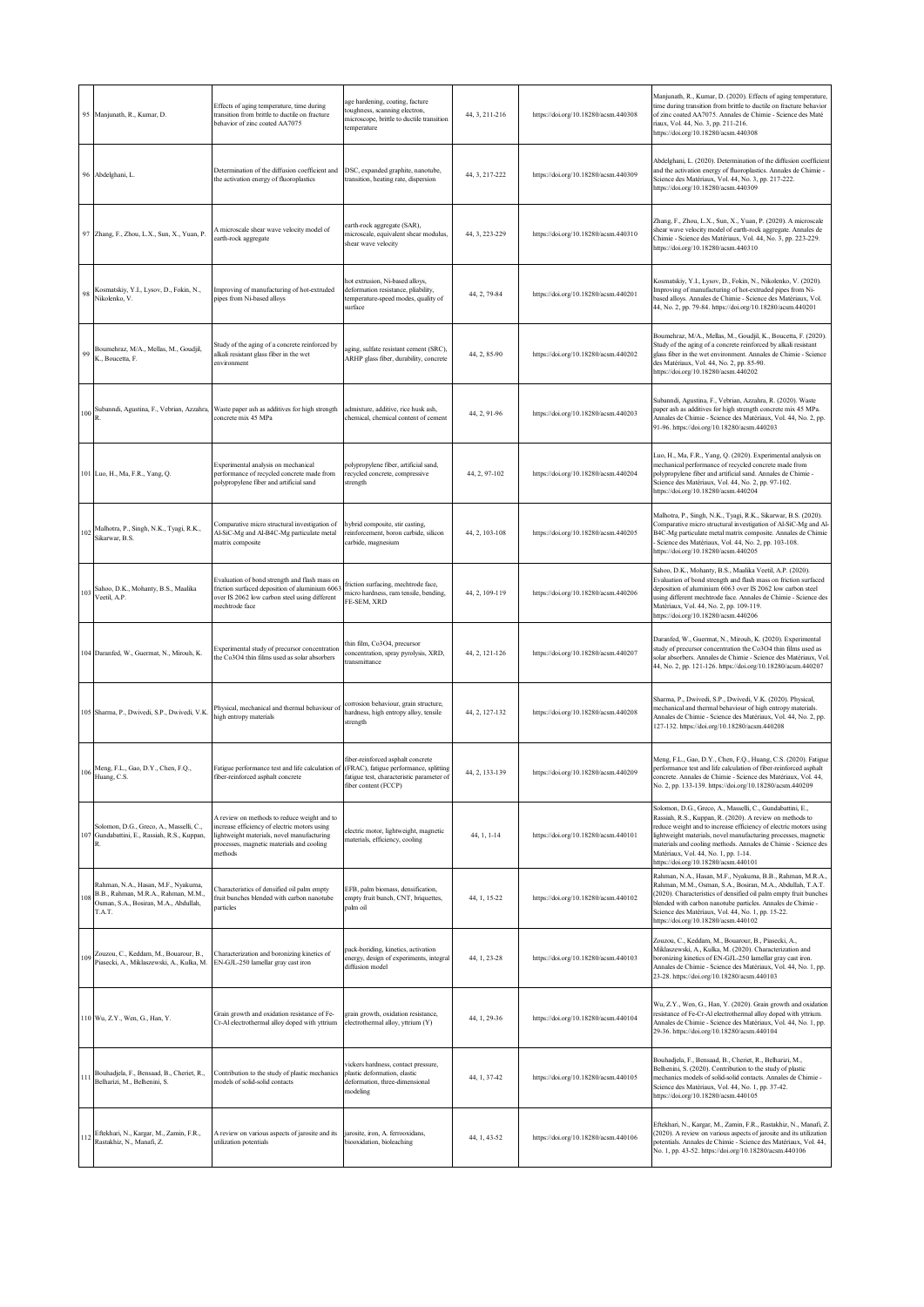|     | 113 Zhu, F.P., Chen, L.Y., Yao, Y.H., Zhao,<br>Q.W., Li, J.H.                                        | Experimental study on direct shear mechanical<br>characteristics of warm frozen silty clay                                                      | warm frozen soil, stress-strain, direct<br>shear, Qinghai-Tibet plateau                                                                                                      | 44, 1, 53-58   | https://doi.org/10.18280/acsm.440107 | Zhu, F.P., Chen, L.Y., Yao, Y.H., Zhao, Q.W., Li, J.H. (2020).<br>Experimental study on direct shear mechanical characteristics of<br>warm frozen silty clay. Annales de Chimie - Science des Maté<br>riaux, Vol. 44, No. 1, pp. 53-58.<br>https://doi.org/10.18280/acsm.440107                                                           |
|-----|------------------------------------------------------------------------------------------------------|-------------------------------------------------------------------------------------------------------------------------------------------------|------------------------------------------------------------------------------------------------------------------------------------------------------------------------------|----------------|--------------------------------------|-------------------------------------------------------------------------------------------------------------------------------------------------------------------------------------------------------------------------------------------------------------------------------------------------------------------------------------------|
|     | I 14 Kebir, T., Benguediab, M., Bouamama,<br>M., Harchouche, Z.E.A.                                  | Residual stress generation at crack tip under<br>thermomechanical effects of aluminum alloy<br>2024-T3: Numerical modelisation                  | esidual stress, numerical modelisation.<br>plastic strain, thermomechanical, crack                                                                                           | 44, 1, 59-65   | https://doi.org/10.18280/acsm.440108 | Kebir, T., Benguediab, M., Bouamama, M., Harchouche, Z.E.A.<br>(2020). Residual stress generation at crack tip under<br>thermomechanical effects of aluminum alloy 2024-T3:<br>Numerical modelisation. Annales de Chimie - Science des Maté<br>riaux, Vol. 44, No. 1, pp. 59-65.<br>https://doi.org/10.18280/acsm.440108                  |
|     | 115 Wang, C., Wang, Y.X., Meng, Z.L.                                                                 | Resistance to chloride ion permeability of<br>concrete mixed with fly ash, slag powder, and<br>silica fume                                      | ilica fume, air content, resistance to<br>chloride ion penetration                                                                                                           | 44, 1, 67-72   | https://doi.org/10.18280/acsm.440109 | Wang, C., Wang, Y.X., Meng, Z.L. (2020). Resistance to<br>chloride ion permeability of concrete mixed with fly ash, slag<br>powder, and silica fume. Annales de Chimie - Science des Maté<br>riaux, Vol. 44, No. 1, pp. 67-72.<br>https://doi.org/10.18280/acsm.440109                                                                    |
|     | Supriyono, Saputro, Y., Ngafwan,<br>116 Wijianto, Siswanto, W.A., Mustapa, M.S.                      | Particle characterization of bamboo leaves<br>charcoal resulted by ball milling                                                                 | charcoal, bamboo leaves charcoal, ball<br>nilling, particle characterization,<br>particle size analyzer, particle<br>norphology                                              | 44, 1, 73-77   | https://doi.org/10.18280/acsm.440110 | Supriyono, Saputro, Y., Ngafwan, Wijianto, Siswanto, W.A.,<br>Mustapa, M.S. (2020). Particle characterization of bamboo<br>leaves charcoal resulted by ball milling. Annales de Chimie -<br>Science des Matériaux, Vol. 44, No. 1, pp. 73-77.<br>https://doi.org/10.18280/acsm.440110                                                     |
|     | 117 Poudeu, R.C., Ekani, C.J., Djangang, C.N., Blanchart, P.                                         | Role of heat-treated laterite on the<br>strengthening of geopolymer designed with<br>laterite as solid precursor                                | aterite, geopolymer, heat-treatment,<br>strengthening, network structure,<br>construction material                                                                           | 43, 6, 359-367 | https://doi.org/10.18280/acsm.430601 | Poudeu, R.C., Ekani, C.J., Djangang, C.N., Blanchart, P.<br>(2019). Role of heat-treated laterite on the strengthening of<br>geopolymer designed with laterite as solid precursor. Annales de<br>Chimie - Science des Matériaux, Vol. 43, No. 6, pp. 359-367.<br>https://doi.org/10.18280/acsm.430601                                     |
|     | 118 Hadi, M.S., Saud, S.N., Hamzah, E.,<br>Mamat, M.F.                                               | Hydrogen embrittlement of 316L stainless<br>steels exposed in 1.0M hydrochloric acid<br>solution                                                | hydrogen embrittlement, immersion<br>test, electrochemical test, fracture<br>behavior                                                                                        | 43, 6, 369-375 | https://doi.org/10.18280/acsm.430602 | Hadi, M.S., Saud, S.N., Hamzah, E., Mamat, M.F. (2019).<br>Hydrogen embrittlement of 316L stainless steels exposed in<br>1.0M hydrochloric acid solution. Annales de Chimie - Science<br>des Matériaux, Vol. 43, No. 6, pp. 369-375.<br>https://doi.org/10.18280/acsm.430602                                                              |
| 119 | Rathanasalam, V., Perumalsami, J.,<br>Jayakumar, K.                                                  | Effect of ultrafine ground granulated blast-<br>furnace slag (UFGGBFS) and copper slag on<br>ambient cured geopolymer concrete                  | opper slag, fly ash, geopolymer<br>oncrete, rapid chloride penetration<br>est, ultrafine ground granulated blast<br>furnace slag                                             | 43, 6, 377-382 | https://doi.org/10.18280/acsm.430603 | Rathanasalam, V., Perumalsami, J., Jayakumar, K. (2019).<br>Effect of ultrafine ground granulated blast-furnace slag<br>(UFGGBFS) and copper slag on ambient cured geopolymer<br>concrete. Annales de Chimie - Science des Matériaux, Vol. 43,<br>No. 6, pp. 377-382. https://doi.org/10.18280/acsm.430603                                |
|     | 120 Zhao, G.Y., Wang, Z.G., Liu, T.C., Zhang, X.P.                                                   | Recycling of used hydrogenated nitrile<br>butadiene rubber through powder modification<br>by Trans-Polyoctylene rubber                          | nydrogenated nitrile butadiene rubber<br>HNBR), oil-resistant rubber hose,<br>rans-polyoctylene rubber (TOR),<br>ubber powder, modification, recycling                       | 43, 6, 383-388 | https://doi.org/10.18280/acsm.430604 | Zhao, G.Y., Wang, Z.G., Liu, T.C., Zhang, X.P. (2019).<br>Recycling of used hydrogenated nitrile butadiene rubber through<br>powder modification by Trans-Polyoctylene rubber. Annales de<br>Chimie - Science des Matériaux, Vol. 43, No. 6, pp. 383-388.<br>https://doi.org/10.18280/acsm.430604                                         |
| 121 | Abdulmunem, A.R., Abed, A.H., Hussien,<br>H.A., Samin, P.M., Rahman, H.A.                            | Improving the performance of solar air heater<br>using high thermal storage materials                                                           | olar air heater, storage heat, phase<br>change materials, thermal storage<br>efficiency                                                                                      | 43, 6, 389-394 | https://doi.org/10.18280/acsm.430605 | Abdulmunem, A.R., Abed, A.H., Hussien, H.A., Samin, P.M.,<br>Rahman, H.A. (2019). Improving the performance of solar air<br>reater using high thermal storage materials. Annales de Chimie -<br>Science des Matériaux, Vol. 43, No. 6, pp. 389-394.<br>https://doi.org/10.18280/acsm.430605                                               |
|     | 122 Durga, C.S.S., Ruben, N., Chand, M.S.R., Evaluation of mechanical parameters of<br>Venkatesh, C. | bacterial concrete                                                                                                                              | viological agents, cracks, healing,<br>mpervious, mechanical properties                                                                                                      | 43, 6, 395-399 | https://doi.org/10.18280/acsm.430606 | Durga, C.S.S., Ruben, N., Chand, M.S.R., Venkatesh, C.<br>(2019). Evaluation of mechanical parameters of bacterial<br>concrete. Annales de Chimie - Science des Matériaux, Vol. 43,<br>No. 6, pp. 395-399. https://doi.org/10.18280/acsm.430606                                                                                           |
|     | 123 Ali, K., Amna, R., Malik, M.I., Shamsah,<br>S.I., Kim, K.                                        | Impacts of different parameters on spray<br>cooling of copper alloy B14                                                                         | ID model, surface roughness, spray<br>nozzle, full jet nozzle, water effect                                                                                                  | 43, 5, 281-286 | https://doi.org/10.18280/acsm.430501 | Ali, K., Amna, R., Malik, M.I., Shamsah, S.I., Kim, K. (2019).<br>Impacts of different parameters on spray cooling of copper alloy<br>B14. Annales de Chimie - Science des Matériaux, Vol. 43, No.<br>5, pp. 281-286. https://doi.org/10.18280/acsm.430501                                                                                |
| 124 | Azzahra, R., Vebrian.                                                                                | Subandi, Yatnikasari, S., Damaiyanti, M., Effect of additional fiberglass fiber on concrete fiberglass concrete, fibrous, fiber,<br>performance | chopped strand mat, material                                                                                                                                                 | 43, 5, 287-292 | https://doi.org/10.18280/acsm.430502 | Subandi, Yatnikasari, S., Damaiyanti, M., Azzahra, R., Vebrian.<br>(2019). Effect of additional fiberglass fiber on concrete<br>performance. Annales de Chimie - Science des Matériaux, Vol.<br>43, No. 5, pp. 287-292. https://doi.org/10.18280/acsm.430502                                                                              |
|     | 125 Lu, Y.Q., Li, M.                                                                                 | Solidification of heavy metals in waste<br>incineration fly ashes with silica-alumina<br>composite                                              | composite, heavy metal, compressive<br>strength, hydration products                                                                                                          | 43, 5, 293-298 | https://doi.org/10.18280/acsm.430503 | Lu, Y.Q., Li, M. (2019). Solidification of heavy metals in waste<br>incineration fly ashes with silica-alumina composite. Annales de<br>Chimie - Science des Matériaux, Vol. 43, No. 5, pp. 293-298.<br>https://doi.org/10.18280/acsm.430503                                                                                              |
| 126 | Hakkoum, A., Ameur, N., Bachir, R.,<br>Bedrane, S., Choukchou-Braham, A.                             | Activity of bimetallic gold-iron catalysts in<br>adipic acid production by direct oxidation of<br>cyclohexene with molecular oxygen             | oxidation, cyclohexene, gold, iron,<br>doped material, catalysts                                                                                                             | 43, 5, 299-304 | https://doi.org/10.18280/acsm.430504 | Hakkoum, A., Ameur, N., Bachir, R., Bedrane, S., Choukchou-<br>Braham, A. (2019). Activity of bimetallic gold-iron catalysts in<br>adipic acid production by direct oxidation of cyclohexene with<br>molecular oxygen. Annales de Chimie - Science des Matériaux,<br>Vol. 43, No. 5, pp. 299-304.<br>https://doi.org/10.18280/acsm.430504 |
|     | 127 Reddy, P.N., Kavyateja, B.V.                                                                     | Experimental study on strength parameters of<br>self repairing concrete                                                                         | durability of structures, bacillus<br>ubtilis, calcium lactate, calcium<br>arbonate, microbial concrete, self<br>tealing cracks, rehabilitation, modulus<br>of rupture, urea | 43, 5, 305-310 | https://doi.org/10.18280/acsm.430505 | Reddy, P.N., Kavyateja, B.V. (2019). Experimental study on<br>strength parameters of self repairing concrete. Annales de<br>Chimie - Science des Matériaux, Vol. 43, No. 5, pp. 305-310.<br>https://doi.org/10.18280/acsm.430505                                                                                                          |
|     | Sun, D.L., Zhao, L.L., Liang, G.H., Zhou,<br>$128\frac{\text{m}}{\text{H.W.}}$                       | Prediction of bolted joint dynamics based on<br>the thin-layer element of nonlinear material                                                    | olted joint, Thin-Layer Element<br>(TLE), stiffness, finite-element model                                                                                                    | 43, 5, 311-315 | https://doi.org/10.18280/acsm.430506 | Sun, D.L., Zhao, L.L., Liang, G.H., Zhou, H.W. (2019).<br>Prediction of bolted joint dynamics based on the thin-layer<br>element of nonlinear material. Annales de Chimie - Science des<br>Matériaux, Vol. 43, No. 5, pp. 311-315.<br>https://doi.org/10.18280/acsm.430506                                                                |
|     | Dyaneshwar, S.S., Manoj, S.A.,<br>129 Gangadhar, D.A., Balinge, K.R., Mana,<br>A.P., Bhagat, P.R.    | Comparing the tribological properties of<br>chloride-based and tetra fluoroborate-based<br>ionic liquids                                        | tribological properties, friction,<br>lubricant, ionic liquids, surface<br>characterization                                                                                  | 43, 5, 314-327 | https://doi.org/10.18280/acsm.430507 | Dyaneshwar, S.S., Manoj, S.A., Gangadhar, D.A., Balinge, K.R.,<br>Mana, A.P., Bhagat, P.R. (2019). Comparing the tribological<br>properties of chloride-based and tetra fluoroborate-based ionic<br>liquids. Annales de Chimie: Science des Matériaux, Vol. 43, No.<br>5, pp. 317-327. https://doi.org/10.18280/acsm.430507               |
|     | 130 Kebir, T., Harchouche, Z.E.A., Elmeiche,<br>A., Benguediab, M.                                   | Dissipated strain energy of aluminum alloy<br>6061-T6 induced by low cycle fatigue                                                              | dissipated strain energy, low cycle<br>fatigue, imposed plastic strain,<br>hysteresis loop, Alloy 6061-t6                                                                    | 43, 5, 329-334 | https://doi.org/10.18280/acsm.430508 | Kebir, T., Harchouche, Z.E.A., Elmeiche, A., Benguediab, M.<br>(2019). Dissipated strain energy of aluminum alloy 6061-T6<br>induced by low cycle fatigue. Annales de Chimie: Science des<br>Matériaux, Vol. 43, No. 5, pp. 329-334.<br>https://doi.org/10.18280/acsm.430508                                                              |
| 131 | Li, Y., Zhang, Y.X., Xue, W., Zhou, Y.J.,<br>Li, B., Ding, Y.P., Zhang, R.Z.                         | Electroreduction of p-nitrophenol by surfactant<br>modified electrodes                                                                          | p-nitrophenol, linear sweep<br>voltammetry, surfactant, modified<br>electrode                                                                                                | 43, 5, 335-340 | https://doi.org/10.18280/acsm.430509 | Li, Y., Zhang, Y.X., Xue, W., Zhou, Y.J., Li, B., Ding, Y.P.,<br>Zhang, R.Z. (2019). Electroreduction of p-nitrophenol by<br>surfactant modified electrodes. Annales de Chimie - Science des<br>Matériaux, Vol. 43, No. 5, pp. 335-340.<br>https://doi.org/10.18280/acsm.430509                                                           |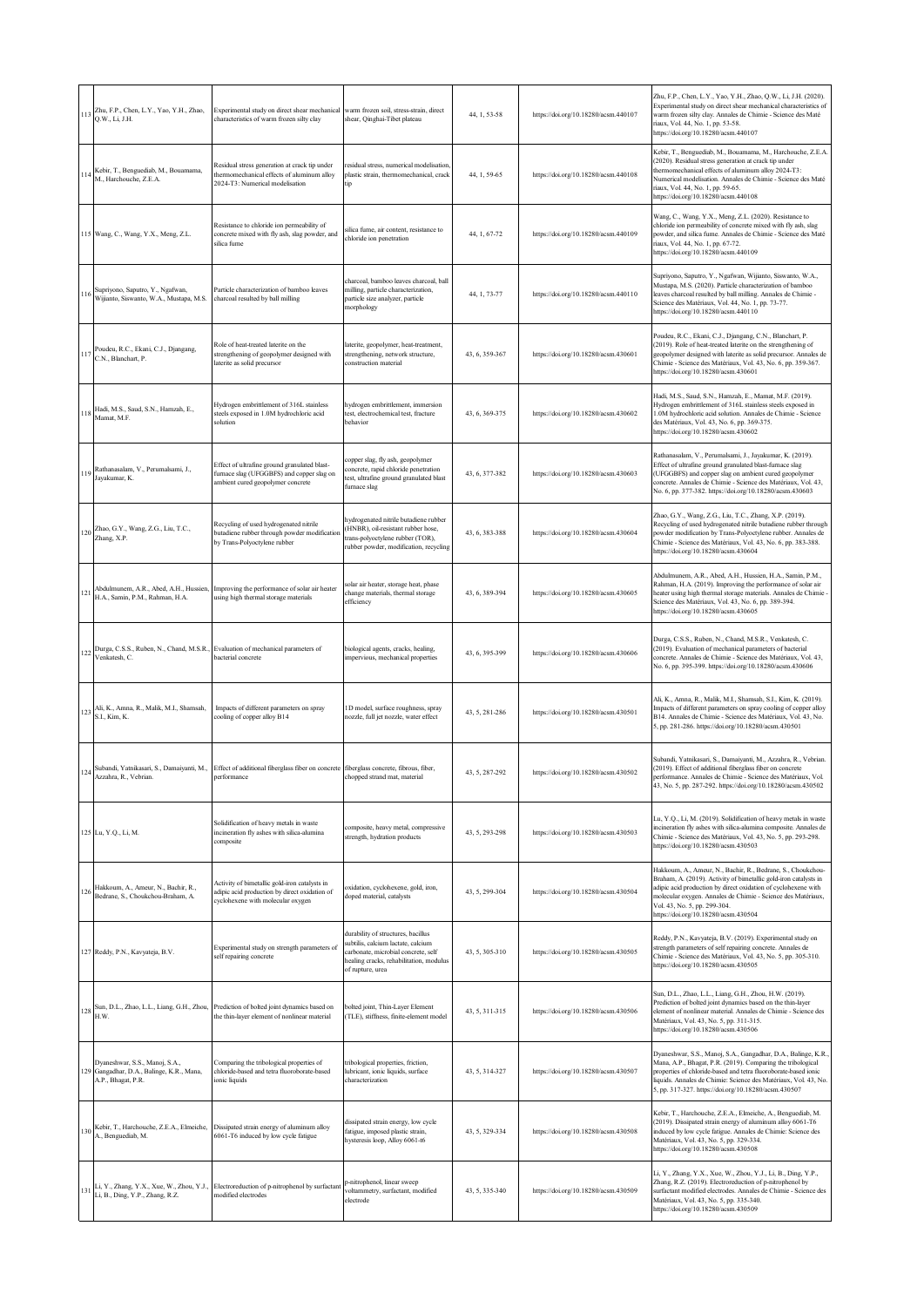|     | 132 Dwivedi, S.P., Srivastava, A.K., Maurya,<br>N.K., Maurya, M.                    | Microstructure and mechanical properties of A<br>6061/Al2O3/fly-ash composite fabricated<br>through stir casting                                                                         | hybrid composite, Al2O3, fly-ash,<br>tensile strength, hardness, ductility                                                                                                        | 43, 5, 341-346 | https://doi.org/10.18280/acsm.430510 | Dwivedi, S.P., Srivastava, A.K., Maurya, N.K., Maurya, M.<br>(2019). Microstructure and mechanical properties of Al<br>6061/Al2O3/fly-ash composite fabricated through stir casting.<br>Annales de Chimie - Science des Matériaux, Vol. 43, No. 5, pp.<br>341-346. https://doi.org/10.18280/acsm.430510                                                                          |
|-----|-------------------------------------------------------------------------------------|------------------------------------------------------------------------------------------------------------------------------------------------------------------------------------------|-----------------------------------------------------------------------------------------------------------------------------------------------------------------------------------|----------------|--------------------------------------|----------------------------------------------------------------------------------------------------------------------------------------------------------------------------------------------------------------------------------------------------------------------------------------------------------------------------------------------------------------------------------|
| 133 | Karthik, D.E., Mrudunayani, P., Babu,<br>S.V.V.K.                                   | Influence of magnetic water on self-<br>compacting concrete using sulphate resisting<br>cement                                                                                           | nagnetic water, micro steel fibers,<br>netakaolin, compressive strength,<br>ensile strength, self-compacting<br>concrete, sulphate resisting cement                               | 43, 5, 347-352 | https://doi.org/10.18280/acsm.430511 | Karthik, D.E., Mrudunayani, P., Babu, S.V.V.K. (2019).<br>Influence of magnetic water on self-compacting concrete using<br>sulphate resisting cement. Annales de Chimie: Science des Maté<br>riaux, Vol. 43, No. 5, pp. 347-352.<br>https://doi.org/10.18280/acsm.430511                                                                                                         |
| 134 | Wang, Y.H., Wu, Y.P., Zheng, C.C., Luo,<br>Z.H.Z., Zhou, M.                         | Influence of foaming agent on technical<br>performance of ceramsite aerated concrete<br>blocks                                                                                           | eramsite aerated concrete (CAC)<br>locks, foaming agent, mix ratio,<br>technical performance                                                                                      | 43, 5, 353-357 | https://doi.org/10.18280/acsm.430512 | Wang, Y.H., Wu, Y.P., Zheng, C.C., Luo, Z.H.Z., Zhou, M.<br>(2019). Influence of foaming agent on technical performance of<br>ceramsite aerated concrete blocks. Annales de Chimie - Science<br>des Matériaux, Vol. 43, No. 5, pp. 353-357.<br>https://doi.org/10.18280/acsm.430512                                                                                              |
|     | 135 Poulia, A., Mathiou, C., Karantzalis, A.                                        | Electrochemical study of MoTaNbVTi high<br>entropy alloy in aqueous environments                                                                                                         | electrochemistry, hank solution, high<br>entropy alloys, sea water solution                                                                                                       | 43, 4, 199-205 | https://doi.org/10.18280/acsm.430401 | Poulia, A., Mathiou, C., Karantzalis, A. (2019). Electrochemical<br>study of MoTaNbVTi high entropy alloy in aqueous<br>environments. Annales de Chimie - Science des Matériaux, Vol.<br>43, No. 4, pp. 199-205. https://doi.org/10.18280/acsm.430401                                                                                                                            |
|     | 136 Wang, Q.H.                                                                      | Influence of mud content in sand and gravel on mud content, water reducer, concrete,<br>water reducer in concrete                                                                        | compressive strength, porosity                                                                                                                                                    | 43, 4, 207-211 | https://doi.org/10.18280/acsm.430402 | Wang, Q.H. (2019). Influence of mud content in sand and gravel<br>on water reducer in concrete. Annales de Chimie - Science des<br>Matériaux, Vol. 43, No. 4, pp. 207-211.<br>https://doi.org/10.18280/acsm.430402                                                                                                                                                               |
|     | 137 Subandi, Cahyono, R.H., Kusuma, C.,<br>Asnan, M.N.                              | Artificial aggregate lightweight structural                                                                                                                                              | artificial ingredients 1, ironwood 2,<br>lightweight 2, concrete 4, material 5                                                                                                    | 43, 4, 213-216 | https://doi.org/10.18280/acsm.430403 | Subandi, Cahyono, R.H., Kusuma, C., Asnan, M.N. (2019).<br>Artificial aggregate lightweight structural. Annales de Chimie -<br>Science des Matériaux, Vol. 43, No. 4, pp. 213-216.<br>https://doi.org/10.18280/acsm.430403                                                                                                                                                       |
|     | 138 Ren, C., Li, K.Q., Ni, W., Zhang, S.Q.                                          | Preparation of mine filling material from steel<br>slag mud                                                                                                                              | Steel Slag Mud, Mine Filling Material,<br>X-Ray diffraction (XRD), Fourier-<br>Transform Infrared Spectroscopy (FT-<br>IR), Nuclear Magnetic Resonance<br>(NMR)                   | 43, 4, 217-224 | https://doi.org/10.18280/acsm.430404 | Ren, C., Li, K.Q., Ni, W., Zhang, S.Q. (2019). Preparation of<br>mine filling material from steel slag mud. Annales de Chimie -<br>Science des Matériaux, Vol. 43, No. 4, pp. 217-224.<br>https://doi.org/10.18280/acsm.430404                                                                                                                                                   |
| 139 | Agarwal, M., Dixit, A., Dwivedi, S.P.,<br>Mishra, R.K.                              | Utilization of waste saw dust from wood<br>industry in development of glass fiber epoxy<br>resin hybrid green composite material                                                         | vaste sawdust, green glass fibre<br>composite, water absorption, soil<br>degradation, acid corrosion test                                                                         | 43, 4, 225-234 | https://doi.org/10.18280/acsm.430405 | Agarwal, M., Dixit, A., Dwivedi, S.P., Mishra, R.K. (2019).<br>Utilization of waste saw dust from wood industry in<br>development of glass fiber epoxy resin hybrid green composite<br>material. Annales de Chimie - Science des Matériaux, Vol. 43,<br>No. 4, pp. 225-234. https://doi.org/10.18280/acsm.430405                                                                 |
|     | 140 Chen, C.Y., Wang, J., Gao, Y.C.                                                 | Broad-spectrum tuning of surface plasmon<br>esonance using palladium nanorods                                                                                                            | valladium nanorods, absorption<br>pectra, Surface Plasmon Resonance<br>SPR), Finite-Difference Time-Domair<br>FDTD) method                                                        | 43, 4, 235-240 | https://doi.org/10.18280/acsm.430406 | Chen, C.Y., Wang, J., Gao, Y.C. (2019). Broad-spectrum tuning<br>of surface plasmon resonance using palladium nanorods.<br>Annales de Chimie - Science des Matériaux, Vol. 43, No. 4, pp.<br>235-240. https://doi.org/10.18280/acsm.430406                                                                                                                                       |
|     | 141 Ourrad, S., Houmadi, Y., Ziadi, A.,<br>Mamoune, S.M.A., Lousdad, A.             | Probabilistic analysis for estimating the<br>hydrogen desorption time from steel wire rods<br>using monte Carlo simulation                                                               | Ductility, Hydrogen Embrittlement,<br>Spatial Variability, Stochastic Method,<br>Karhunen-Loève                                                                                   | 43, 4, 241-248 | https://doi.org/10.18280/acsm.430407 | Ourrad, S., Houmadi, Y., Ziadi, A., Mamoune, S.M.A., Lousdad,<br>A. (2019). Probabilistic analysis for estimating the hydrogen<br>desorption time from steel wire rods using monte Carlo<br>simulation. Annales de Chimie - Science des Matériaux, Vol. 43,<br>No. 4, pp. 241-248. https://doi.org/10.18280/acsm.430407                                                          |
|     | 142 Zhu, J., Zheng, W.Z., Sneed, L.H., Huang, Y., Xu, C.H.                          | Mechanical properties of plant fibers<br>reinforced alkali-activated slag cementitious<br>naterial at high temperature                                                                   | <b>Alkali-Activated Slag Cementitious</b><br>Material (AASCM), Ground-<br><b>Granulated Blast-Furnace Slag</b><br>GGBFS), high temperature,<br>mechanical properties, plant fiber | 43.4.249-255   | https://doi.org/10.18280/acsm.430408 | Zhu, J., Zheng, W.Z., Sneed, L.H., Huang, Y., Xu, C.H. (2019).<br>Mechanical properties of plant fibers reinforced alkali-activated<br>slag cementitious material at high temperature. Annales de<br>Chimie - Science des Matériaux, Vol. 43, No. 4, pp. 249-255.<br>https://doi.org/10.18280/acsm.430408                                                                        |
|     | 143 Rao, T.E., Krishna, G.R., Kumar, M.V.                                           | Investigation of microstructure and mechanical<br>properties of MIG welded mild steel plates                                                                                             | metal inert gas welding, heat affected<br>zone, steel plates is 2062,<br>microstructure analysis, impact test                                                                     | 43, 4, 257-263 | https://doi.org/10.18280/acsm.430409 | Rao, T.E., Krishna, G.R., Kumar, M.V. (2019). Investigation of<br>microstructure and mechanical properties of MIG welded mild<br>steel plates. Annales de Chimie - Science des Matériaux, Vol. 43,<br>No. 4, pp. 257-263. https://doi.org/10.18280/acsm.430409                                                                                                                   |
| 144 | Rachid, C., Lebon, F., Rosu, I.,<br>Mohammed, M.                                    | Numerical study of the surface roughness,<br>thermal conductivity of the contact materials<br>and interstitial fluid convection coefficient<br>effect on the thermal contact conductance | thermal contact conductance, thermal<br>conductivity, convection coefficient,<br>oughness, interstitial fluid                                                                     | 43, 4, 265-271 | https://doi.org/10.18280/acsm.430410 | Rachid, C., Lebon, F., Rosu, I., Mohammed, M. (2019).<br>Numerical study of the surface roughness, thermal conductivity<br>of the contact materials and interstitial fluid convection<br>coefficient effect on the thermal contact conductance. Annales<br>de Chimie - Science des Matériaux, Vol. 43, No. 4, pp. 265-271.<br>https://doi.org/10.18280/acsm.430410               |
|     | 145 Chaudhury, P., Samantaray, S.                                                   | Electro thermal modelling of electrical<br>discharge machining of Be-Cu alloy by varying<br>fraction of energy                                                                           | finite element simulation, electrical<br>discharge machining, material removal<br>rate, plasma flushing efficiency                                                                | 43, 4, 273-279 | https://doi.org/10.18280/acsm.430411 | Chaudhury, P., Samantaray, S. (2019). Electro thermal<br>modelling of electrical discharge machining of Be-Cu alloy by<br>varying fraction of energy. Annales de Chimie - Science des Mat<br>ériaux, Vol. 43, No. 4, pp. 273-279.<br>https://doi.org/10.18280/acsm.430411                                                                                                        |
| 146 | Elhadi, B.M., Abdechafik, H., Bachir, G.,<br>Aissa, B.H.                            | Influence of plastic deformation of copper on<br>the behavior of electromagnetic shielding                                                                                               | plastic deformation, electric field,<br>dislocation, shielding, TEM cell,<br>electrical conductivity                                                                              | 43, 3, 135-140 | https://doi.org/10.18280/acsm.430301 | Elhadi, B.M., Abdechafik, H., Bachir, G., Aissa, B.H. (2019).<br>Influence of plastic deformation of copper on the behavior of<br>electromagnetic shielding. Annales de Chimie - Science des Maté<br>riaux, Vol. 43, No. 3, pp. 135-140.<br>https://doi.org/10.18280/acsm.430301                                                                                                 |
| 147 | Catizzone, E., Bonura, G., Migliori, M.,<br>Braccio, G., Frusteri, F., Giordano, G. | Direct CO <sub>2</sub> -to-dimethyl ether hydrogenation<br>ver CuZnZr/zeolite hybrid catalyst: new<br>evidences on the interaction between acid and<br>metal sites                       | CO <sub>2</sub> recycling, dimethyl ether,<br>eterogeneous catalysis, zeolites,<br>nanostructured catalysts, Lewis/Brø<br>isted acid sites, industrial chemistry<br>processes     | 43, 3, 141-149 | https://doi.org/10.18280/acsm.430302 | Catizzone, E., Bonura, G., Migliori, M., Braccio, G., Frusteri, F.,<br>Giordano, G. (2019). Direct CO <sub>2</sub> -to-dimethyl ether<br>hydrogenation over CuZnZr/zeolite hybrid catalyst: new<br>evidences on the interaction between acid and metal sites.<br>Annales de Chimie - Science des Matériaux, Vol. 43, No. 3, pp.<br>141-149. https://doi.org/10.18280/acsm.430302 |
|     | 148 Zheng, M.L., Gao, S.Y., Chen, J.G., Zhang, W., Li, J.N., Chen, B.L.             | Impacts of element diffusion on bond breakage<br>of cemented carbide cutter                                                                                                              | cemented carbide, 2.25Cr1Mo0.25V,<br>Molecular Dynamics (MD), element<br>diffusion, bond breakage, bonding<br>energy                                                              | 43, 3, 151-158 | https://doi.org/10.18280/acsm.430303 | Zheng, M.L., Gao, S.Y., Chen, J.G., Zhang, W., Li, J.N., Chen,<br>B.L. (2019). Impacts of element diffusion on bond breakage of<br>cemented carbide cutter. Annales de Chimie - Science des Maté<br>riaux, Vol. 43, No. 3, pp. 151-158.<br>https://doi.org/10.18280/acsm.430303                                                                                                  |
|     | 149 Zouzou, C., Keddam, M.                                                          | Boriding kinetics of FeB and Fe <sub>2</sub> B layers on<br>AISI M2 steel by the integral diffusion model                                                                                | boronizing, borides, incubation times,<br>fick's laws, integral diffusion model                                                                                                   | 43, 3, 159-164 | https://doi.org/10.18280/acsm.430304 | Zouzou, C., Keddam, M. (2019). Boriding kinetics of FeB and<br>Fe <sub>2</sub> B layers on AISI M2 steel by the integral diffusion model.<br>Annales de Chimie - Science des Matériaux, Vol. 43, No. 3, pp.<br>159-164. https://doi.org/10.18280/acsm.430304                                                                                                                     |
|     | 150 Ma, Y.H., Ding, S.L., Xin, D.S., Ma, F.,<br>Xia, R.T.                           | Optimization of hot-pressing technique for<br>genuine full-grain leather made of natural<br>rubber latex                                                                                 | natural rubber latex, genuine full-grain<br>eather (GFGL), hot-pressing<br>technique, physical-mechanical<br>properties                                                           | 43, 3, 165-172 | https://doi.org/10.18280/acsm.430305 | Ma, Y.H., Ding, S.L., Xin, D.S., Ma, F., Xia, R.T. (2019).<br>Optimization of hot-pressing technique for genuine full-grain<br>leather made of natural rubber latex. Annales de Chimie -<br>Science des Matériaux, Vol. 43, No. 3, pp. 165-172.<br>https://doi.org/10.18280/acsm.430305                                                                                          |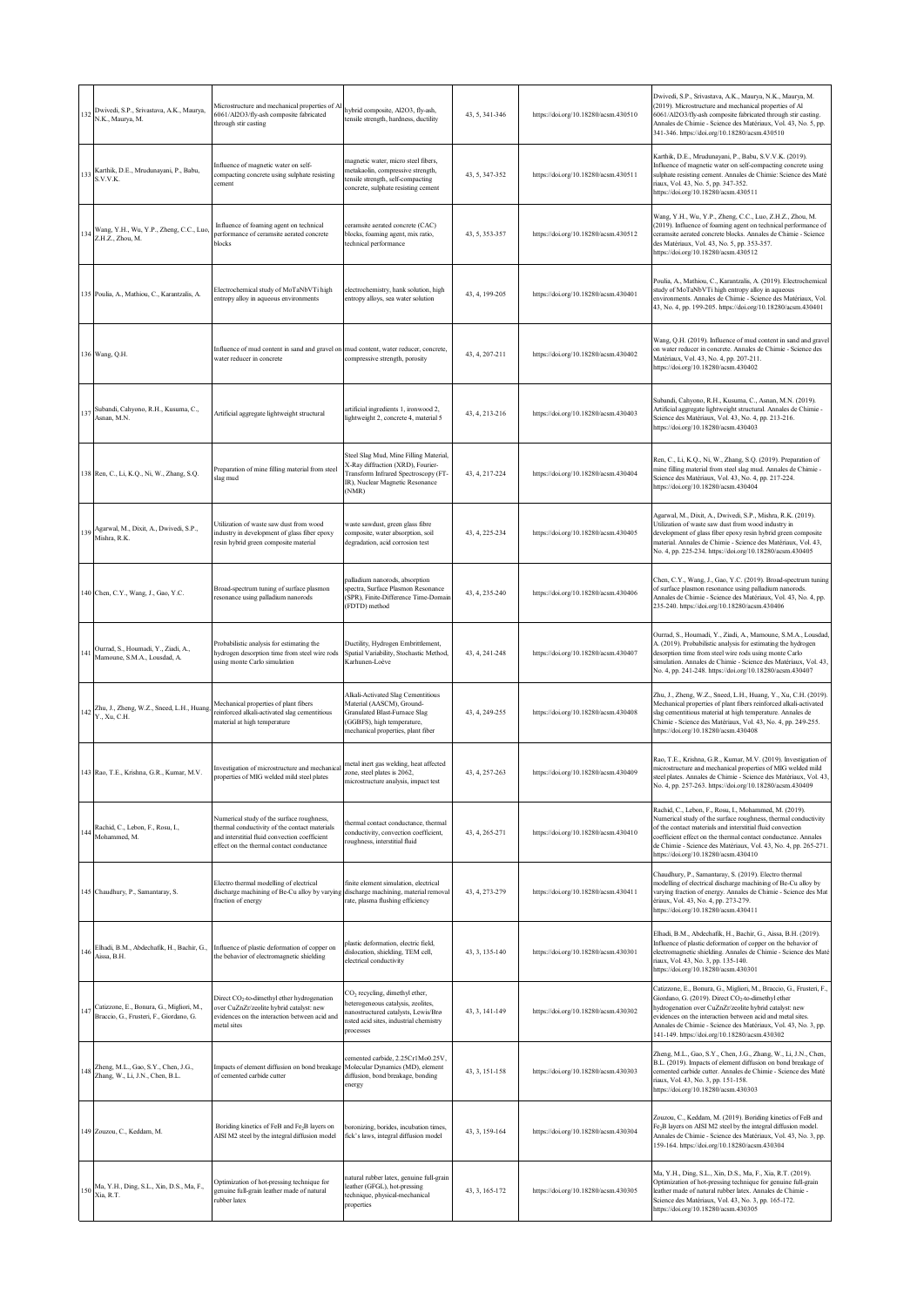|     | 151 Mohapatra, S., Sarangi, H., Mohanty,<br>U.K., Rath, P.                                     | Certain aspects of particle distribution in<br>castings formed in rotating moulds                                                      | dispersal of particles, centrifugal force,<br>viscosity profile, temperature profile,<br>particle-rich-zone, graded properties,<br>malytical findings | 43, 3, 173-181 | https://doi.org/10.18280/acsm.430306 | Mohapatra, S., Sarangi, H., Mohanty, U.K., Rath, P. (2019).<br>Certain aspects of particle distribution in castings formed in<br>rotating moulds. Annales de Chimie - Science des Matériaux,<br>Vol. 43, No. 3, pp. 173-181.<br>https://doi.org/10.18280/acsm.430306                                                                          |
|-----|------------------------------------------------------------------------------------------------|----------------------------------------------------------------------------------------------------------------------------------------|-------------------------------------------------------------------------------------------------------------------------------------------------------|----------------|--------------------------------------|-----------------------------------------------------------------------------------------------------------------------------------------------------------------------------------------------------------------------------------------------------------------------------------------------------------------------------------------------|
|     | 152 Zhong, R.C., Peng, Z.B., Jiang, H.D.                                                       | Design of diamond drill bits with primary and<br>secondary abrasives                                                                   | primary and secondary abrasives,<br>mpregnated diamond drill bit, micron<br>diamond powder, drilling efficiency,<br>service life                      | 43, 3, 183-188 | https://doi.org/10.18280/acsm.430307 | Zhong, R.C., Peng, Z.B., Jiang, H.D. (2019). Design of diamond<br>drill bits with primary and secondary abrasives. Annales de<br>Chimie - Science des Matériaux, Vol. 43, No. 3, pp. 183-188.<br>https://doi.org/10.18280/acsm.430307                                                                                                         |
| 153 | Reddy Bellum, R., Muniraj, K., Madduru,<br>S.R.C.                                              | Empirical relationships on mechanical<br>properties of class-f fly ash and GGBS based<br>geopolymer concrete                           | fly ash, GGBS, modulus of elasticity,<br>eopolymer concrete, ambient curing                                                                           | 43, 3, 189-197 | https://doi.org/10.18280/acsm.430308 | Reddy Bellum, R., Muniraj, K., Madduru, S.R.C. (2019).<br>Empirical relationships on mechanical properties of class-f fly<br>ash and GGBS based geopolymer concrete. Annales de Chimie -<br>Science des Matériaux, Vol. 43, No. 3, pp. 189-197.<br>https://doi.org/10.18280/acsm.430308                                                       |
|     | 154 Hadjadj, S., Boutarfaia, A., Zenkhri, L.                                                   | Structural and dielectric study of a PLNZNT<br>ceramic material doped with chromium                                                    | perovskites, doped PZT, dielectric,<br>XRD, dielectric response                                                                                       | 43, 2, 69-74   | https://doi.org/10.18280/acsm.430201 | Hadjadj, S., Boutarfaia, A., Zenkhri, L. (2019). Structural and<br>dielectric study of a PLNZNT ceramic material doped with<br>chromium. Annales de Chimie: Science des Materiaux, Vol. 43,<br>No. 2, pp. 69-74. https://doi.org/10.18280/acsm.430201                                                                                         |
|     | 155 Sonali Sri Durga, C., Ruben, N.                                                            | Assessment of various self healing materials to<br>enhance the durability of concrete structures                                       | bio-concrete, concrete properties,<br>cracking, eco-friendly, mechanisms,<br>self healing                                                             | 43, 2, 75-79   | https://doi.org/10.18280/acsm.430202 | Sonali Sri Durga, C., Ruben, N. (2019). Assessment of various<br>self healing materials to enhance the durability of concrete<br>structures. Annales de Chimie: Science des Materiaux, Vol. 43,<br>No. 2, pp. 75-79. https://doi.org/10.18280/acsm.430202                                                                                     |
|     | 156 Chen, F.Q., Huang, C.S., Wang, J., Gao,<br>D.Y.                                            | Experimental analysis on flexural-tensile<br>performance of polyester fiber asphalt concrete                                           | polyester fiber asphalt concrete,<br>flexural-tensile strength, fiber aspect<br>ratio, fiber volume ratio, fiber content<br>feature parameter (FCFP)  | 43, 2, 81-88   | https://doi.org/10.18280/acsm.430203 | Chen, F.Q., Huang, C.S., Wang, J., Gao, D.Y. (2019).<br>Experimental analysis on flexural-tensile performance of<br>polyester fiber asphalt concrete. Annales de Chimie: Science des<br>Materiaux, Vol. 43, No. 2, pp. 81-88.<br>https://doi.org/10.18280/acsm.430203                                                                         |
|     | 157 Zheng, B., Sui, J.L., Tan, Y.H., Zhang,<br>L.L.                                            | Thermal performance analysis of exterior wall<br>materials of huizhou residential buildings<br>adapted to local climate                | limatic environment, adaptability,<br>huizhou residential buildings, structure<br>of exterior wall material, thermal<br>performance                   | 43, 2, 89-94   | https://doi.org/10.18280/acsm.430204 | Zheng, B., Sui, J.L., Tan, Y.H., Zhang, L.L. (2019). Thermal<br>performance analysis of exterior wall materials of huizhou<br>residential buildings adapted to local climate. Annales de Chimie:<br>Science des Materiaux, Vol. 43, No. 2, pp. 89-94.<br>https://doi.org/10.18280/acsm.430204                                                 |
|     | 158 Aday, A.J.                                                                                 | Analysis of springback behavior in steel and<br>aluminum sheets using FEM                                                              | finite element analysis, sheet metal,<br>springback, die profile radius                                                                               | 43, 2, 95-98   | https://doi.org/10.18280/acsm.430205 | Aday, A.J. (2019). Analysis of springback behavior in steel and<br>aluminum sheets using FEM. Annales de Chimie: Science des<br>Materiaux, Vol. 43, No. 2, pp. 95-98.<br>https://doi.org/10.18280/acsm.430205                                                                                                                                 |
|     | 159 Venkatesh, C., Chand, M.S.R., Nerella, R                                                   | A state of the art on red mud as a substitutional<br>cementitious material                                                             | abstitutional cementitious material,<br>red mud, bayer process, microstructure<br>characterization, chloride ions<br>diffusion, compressive strength  | 43, 2, 99-106  | https://doi.org/10.18280/acsm.430206 | Venkatesh, C., Chand, M.S.R., Nerella, R. (2019). A state of the<br>art on red mud as a substitutional cementitious material. Annales<br>de Chimie: Science des Materiaux, Vol. 43, No. 2, pp. 99-106.<br>https://doi.org/10.18280/acsm.430206                                                                                                |
|     | 160 Zhang, J.H., Wang, S.Q., Liu, L.Y., Zhang, X., Bi, B., Fu, D., Li, Z.Y.                    | Combined treatment of coking wastewater<br>with N-Ce-TiO <sub>2</sub> and modified inferior coal<br>char                               | N-Ce-TiO <sub>2</sub> , nanomaterials, coking<br>vastewater, photocatalysis, modified<br>char, biomass                                                | 43, 2, 107-114 | https://doi.org/10.18280/acsm.430207 | Zhang, J.H., Wang, S.Q., Liu, L.Y., Zhang, X., Bi, B., Fu, D.,<br>Li, Z.Y. (2019). Combined treatment of coking wastewater with<br>N-Ce-TiO <sub>2</sub> and modified inferior coal char. Annales de Chimie:<br>Science des Materiaux, Vol. 43, No. 2, pp. 107-114.<br>https://doi.org/10.18280/acsm.430207                                   |
|     | 161 Singh, A., Yadav, H.L., Kumar, S.                                                          | Effect of temperature on fracture parameters<br>of aluminum alloy Al 6061: A numerical study                                           | rack mouth opening displacement,<br>rack tip opening displacement, stress<br>intensity factor, ANSYS, side edge<br>notch bend specimen                | 43, 2, 115-118 | https://doi.org/10.18280/acsm.430208 | Singh, A., Yadav, H.L., Kumar, S. (2019). Effect of temperature<br>on fracture parameters of aluminum alloy Al 6061: A numerical<br>study. Annales de Chimie: Science des Materiaux, Vol. 43, No.<br>2, pp. 115-118. https://doi.org/10.18280/acsm.430208                                                                                     |
|     | 162 Peng, X.L., Sun, C., Cao, Y.B.                                                             | Tensile properties of remolded loess and<br>undisturbed loess                                                                          | remolded loess, undisturbed loess,<br>water content, tensile strength                                                                                 | 43, 2, 119-123 | https://doi.org/10.18280/acsm.430209 | Peng, X.L., Sun, C., Cao, Y.B. (2019). Tensile properties of<br>remolded loess and undisturbed loess. Annales de Chimie:<br>Science des Materiaux, Vol. 43, No. 2, pp. 119-123.<br>https://doi.org/10.18280/acsm.430209                                                                                                                       |
|     | 163 Nurulla, S., Mustafa, S., Reddy, Y.B.S.                                                    | Investigation on mechanical properties of<br>lightweight concrete partially replacing<br>sawdust to fine aggregate                     | environment, mechanical properties,<br>saw-dust, lightweight concrete, eco-<br>friendly                                                               | 43, 2, 125-128 | https://doi.org/10.18280/acsm.430210 | Nurulla, S., Mustafa, S., Reddy, Y.B.S. (2019). Investigation on<br>mechanical properties of lightweight concrete partially replacing<br>sawdust to fine aggregate. Annales de Chimie: Science des<br>Materiaux, Vol. 43, No. 2, pp. 125-128.<br>https://doi.org/10.18280/acsm.430210                                                         |
|     | 164 Verma, R., Jaiswal, A., Avchar, A.                                                         | A numerical method approach for analyzing<br>the effects of joint orientation on stability of<br>open-stope in metalliferous mines     | metal mining, stope, joint orientation,<br>numerical modeling, finite difference,<br>open stoping                                                     | 43, 2, 129-134 | https://doi.org/10.18280/acsm.430211 | Verma, R., Jaiswal, A., Avchar, A. (2019). A numerical method<br>approach for analyzing the effects of joint orientation on stability<br>of open-stope in metalliferous mines. Annales de Chimie:<br>Science des Materiaux, Vol 43, No. 2, pp. 129-134.<br>https://doi.org/10.18280/acsm.430211                                               |
| 165 | Bouteldja, M., Mezaache, E.H., Laouer,                                                         | Numerical study of the solidification of phase<br>change materials in a rectangular cavity:<br>Effects of convection and aspect ratio  | heat storage, phase change material,<br>enthalpy method, heat exchanger,<br>liquid solide interface                                                   | 43, 1, 1-9     | https://doi.org/10.18280/acsm.430101 | Bouteldja, M., Mezaache, E.H., Laouer, A. (2019). Numerical<br>study of the solidification of phase change materials in a<br>rectangular cavity: Effects of convection and aspect ratio.<br>Annales de Chimie: Science des Materiaux, Vol. 43, No. 1, pp.<br>1-9. https://doi.org/10.18280/acsm.430101                                        |
|     | Benarrache, S., Benchatti, T., Benhorma,<br>$166\ensuremath{\stackrel{\text{h}}{\text{H.A.}}}$ | Formation and dissolution of carbides and<br>nitrides in the weld seam of X70 steel by the<br>effects of heat treatments               | HSLA steels, X70, seam, Weld Metal<br>Zone WMZ, the heat affected zone<br>HAZ, X-ray diffraction, carbide and<br>nitride, diffusion, backscatter      | 43, 1, 11-16   | https://doi.org/10.18280/acsm.430102 | Benarrache, S., Benchatti, T., Benhorma, H.A. (2019).<br>Formation and dissolution of carbides and nitrides in the weld<br>seam of X70 steel by the effects of heat treatments. Annales de<br>Chimie: Science des Materiaux, Vol. 43, No. 1, pp. 11-16.<br>https://doi.org/10.18280/acsm.430102                                               |
|     | Du, E.X., Wang, Y., Sun, J.H., Yang, S.Q.                                                      | Experimental analysis on ductility of polyvinyl<br>alcohol fibre reinforced concrete frame joints                                      | Polyvinyl Alcohol (PVA) fibre<br>reinforced concrete, frame joint,<br>ductility, energy dissipation, hysteresis<br>loop                               | 43, 1, 17-22   | https://doi.org/10.18280/acsm.430103 | Du, E.X., Wang, Y., Sun, J.H., Yang, S.Q. (2019). Experimental<br>analysis on ductility of polyvinyl alcohol fibre reinforced concrete<br>frame joints. Annales de Chimie: Science des Materiaux, Vol.<br>43, No. 1, pp. 17-22. https://doi.org/10.18280/acsm.430103                                                                          |
|     | 168 Kulkarni, H.B., Kulkarni, R.M., Nadakatti<br>M.M., Gokak, G.D., Deshpande, A.S.            | Thermal conductivity enhancement by<br>Al <sub>2</sub> O <sub>3</sub> @Cu, core@shell nanoparticle<br>suspensions in nanofluid coolant | synthesis, alumina, hamilton crosser,<br>heat dissipation, metal-cutting<br>nanotechnology, machining                                                 | 43, 1, 23-28   | https://doi.org/10.18280/acsm.430104 | Kulkarni, H.B., Kulkarni, R.M., Nadakatti, M.M., Gokak, G.D.,<br>Deshpande, A.S. (2019). Thermal conductivity enhancement by<br>Al <sub>2</sub> O <sub>3</sub> @Cu, core@shell nanoparticle suspensions in nanofluid<br>coolant. Annales de Chimie: Science des Materiaux, Vol. 43, No.<br>1, pp. 23-28. https://doi.org/10.18280/acsm.430104 |
| 169 | Sharma, A., Mishra, A.K., Choudhary,<br>B.S.                                                   | Impact of blast design parameters on blasted<br>muckpile profile in building stone quarries                                            | stone quarries, drill-blast design<br>parameters, muck profile, throw, drop,<br>lateral spread                                                        | 43, 1, 29-36   | https://doi.org/10.18280/acsm.430105 | Sharma, A., Mishra, A.K., Choudhary, B.S. (2019). Impact of<br>blast design parameters on blasted muckpile profile in building<br>stone quarries. Annales de Chimie: Science des Materiaux, Vol.<br>43, No. 1, pp. 29-36. https://doi.org/10.18280/acsm.430105                                                                                |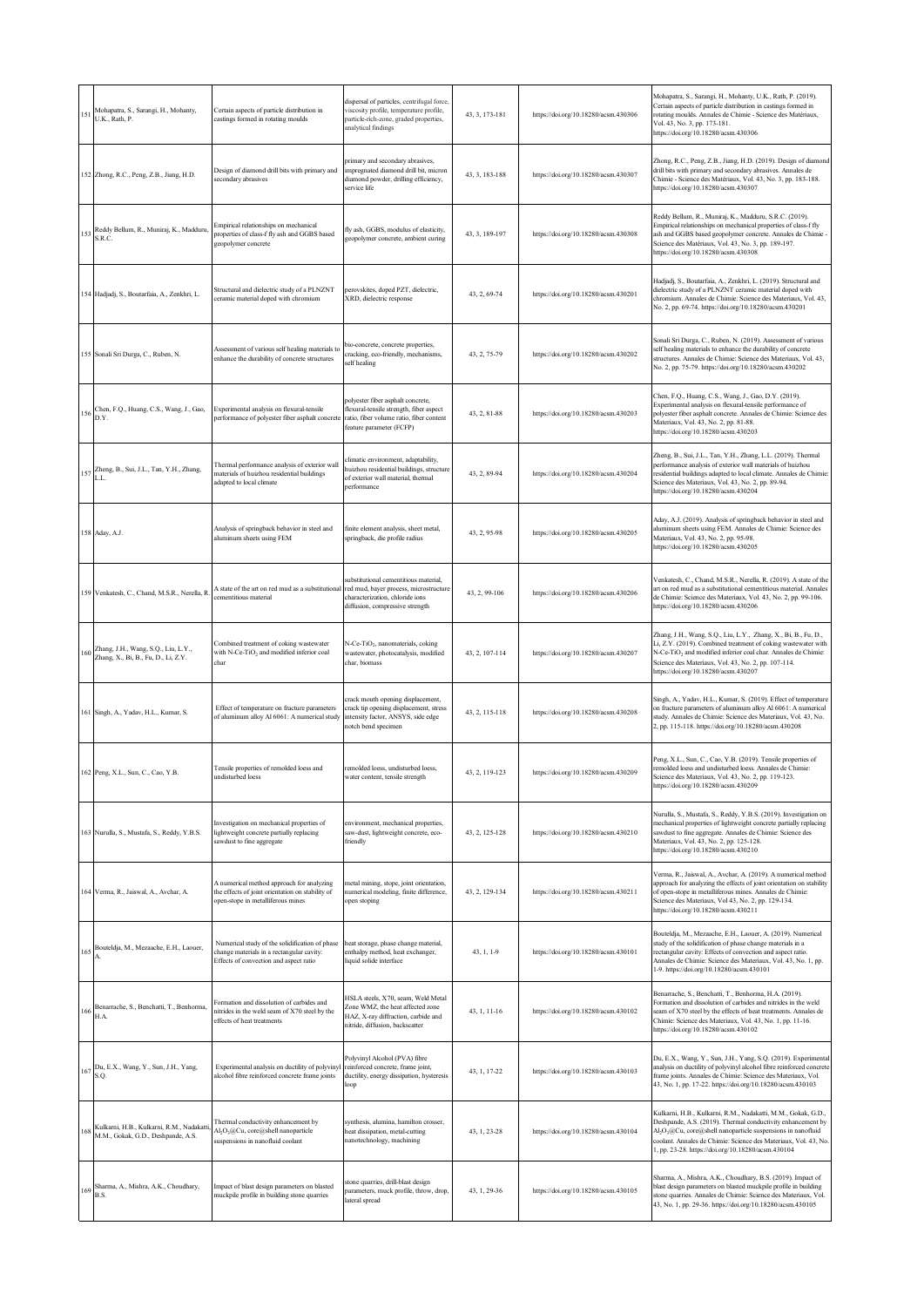|           | 170 Ji, J., Liu, X.S., Tan, S.Y., Wang, M.N.,<br>Ni, W.              | Preparation and performance analysis of foam-<br>concrete sound absorbing material prepared<br>purely from solid wastes                                                                  | foam-concrete, sound absorption<br>performance, industrial solid waste,<br>compressive strength                                                                                 | 43, 1, 37-42   | https://doi.org/10.18280/acsm.430106     | Ji, J., Liu, X.S., Tan, S.Y., Wang, M.N., Ni, W. (2019).<br>Preparation and performance analysis of foam-concrete sound<br>absorbing material prepared purely from solid wastes. Annales de<br>Chimie: Science des Materiaux, Vol. 43, No. 1, pp. 37-42.<br>https://doi.org/10.18280/acsm.430106                                                  |
|-----------|----------------------------------------------------------------------|------------------------------------------------------------------------------------------------------------------------------------------------------------------------------------------|---------------------------------------------------------------------------------------------------------------------------------------------------------------------------------|----------------|------------------------------------------|---------------------------------------------------------------------------------------------------------------------------------------------------------------------------------------------------------------------------------------------------------------------------------------------------------------------------------------------------|
| 171       | Bayareh, M., Nourbakhsh, A.,<br>Rouzbahani, F., Tafreshi, M.K.       | Simulation of sand particles flow using a<br>weakly compressible smoothed particle<br>hydrodynamics method (WCSPH)                                                                       | Smoothed Particle Hydrodynamics<br>(SPH), non-newtonian fluid, weakly<br>compressibility, sandy beach, multi<br>phase flow, interpolation particle                              | 43, 1, 43-51   | https://doi.org/10.18280/acsm.430107     | Bayareh, M., Nourbakhsh, A., Rouzbahani, F., Tafreshi, M.K.<br>(2019). Simulation of sand particles flow using a weakly<br>compressible smoothed particle hydrodynamics method<br>(WCSPH). Annales de Chimie: Science des Materiaux, Vol. 43,<br>No. 1, pp. 43-51. https://doi.org/10.18280/acsm.430107                                           |
| 172       | Yao, Y.H., Wang, Y.H., Liu, Z.W., Zhu,<br>F.P.                       | Effects of replacing fly ash with cutting mud<br>on the performance of ceramsite aerated<br>concrete                                                                                     | Ceramsite Aerated Concrete (CAC).<br>cutting mud, workability, compressive<br>strength, dry density                                                                             | 43, 1, 53-57   | https://doi.org/10.18280/acsm.430108     | Yao, Y.H., Wang, Y.H., Liu, Z.W., Zhu, F.P. (2019). Effects of<br>replacing fly ash with cutting mud on the performance of<br>ceramsite aerated concrete. Annales de Chimie: Science des<br>Materiaux, Vol. 43, No. 1, pp. 53-57.<br>https://doi.org/10.18280/acsm.430108                                                                         |
| 173       | Amar, Z.H., Chabira, S.F., Sebaa, M.,<br>Ahmed, B.                   | Structural changes undergone during thermal<br>aging and/or processing of Unstabilized, dry-<br>blend and rigid PVC, investigated by FTIR-<br>ATR and curve fitting                      | PVC, aging, ATR-FTIR, curve fitting,<br>mechanical properties                                                                                                                   | 43, 1, 59-68   | https://doi.org/10.18280/acsm.430109     | Amar, Z.H., Chabira, S.F., Sebaa, M., Ahmed, B. (2019).<br>Structural changes undergone during thermal aging and/or<br>processing of Unstabilized, dry-blend and rigid PVC,<br>investigated by FTIR-ATR and curve fitting. Annales de Chimie:<br>Science des Materiaux, Vol. 43, No. 1, pp. 59-68.<br>https://doi.org/10.18280/acsm.430109        |
|           | 174 Moraci, F., Fazia, C., Errigo, M.F.                              | Smart tools for energy resilient city                                                                                                                                                    | urban performance, smart resilient city,<br>smart tools                                                                                                                         | 42, 4, 473-484 | https://doi.org/10.3166/ACSM.42.473-484  | Moraci, F., Fazia, C., Errigo, M.F. (2018). Smart tools for energy<br>resilient city. Annales de Chimie - Science des Matériaux, Vol.<br>42, No. 4, pp. 473-484. https://doi.org/10.3166/ACSM.42.473-<br>484                                                                                                                                      |
|           | 175 Costa, P., Dell'Omo, P.P., Froscia, S.L.                         | Multistage milling and classification for<br>improving both pellet quality and biogas<br>production from hazelnut and olive pruning                                                      | anaerobic digestion, biogas, EN ISO<br>17225-2, pellet, pruning                                                                                                                 | 42, 4, 485-501 | https://doi.org/10.3166/ACSM.42.485-501  | Costa, P., Dell'Omo, P.P., Froscia, S.L. (2018). Multistage<br>milling and classification for improving both pellet quality and<br>biogas production from hazelnut and olive pruning. Annales de<br>Chimie - Science des Matériaux, Vol. 42, No. 4, pp. 485-501.<br>https://doi.org/10.3166/ACSM.42.485-501                                       |
| 176       | Liu, Y., Zhan, M., Weng, G.Y., Wang,<br>S.L                          | Semi-active optimization control of space grid<br>model with self-reset piezoelectric friction<br>damper                                                                                 | Genetic Algorithm (GA), optimal<br>layout, Piezoelectric Friction Damper<br>(PFD), semi-active control                                                                          | 42, 4, 503-515 | https://doi.org/10.3166/ ACSM.42.503-515 | Liu, Y., Zhan, M., Weng, G.Y., Wang, S.L. (2018). Semi-active<br>optimization control of space grid model with self-reset<br>piezoelectric friction damper. Annales de Chimie - Science des<br>Matériaux, Vol. 42, No. 4, pp. 503-515. https://doi.org/10.3166/<br>ACSM.42.503-515                                                                |
| 177       | Vizzari, D., Puntorieri, P., Praticò, F.,<br>Fiamma, V., Barbaro, G. | Energy harvesting from solar and permeable<br>pavements: A feasibility study                                                                                                             | solar pavement, drainability, rainfall                                                                                                                                          | 42, 4, 517-534 | https://doi.org/10.3166/ACSM.42.517-534  | Vizzari, D., Puntorieri, P., Praticò, F., Fiamma, V., Barbaro, G.<br>(2018). Energy harvesting from solar and permeable pavements:<br>A feasibility study. Annales de Chimie - Science des Matériaux,<br>Vol. 42, No. 4, pp. 517-534.<br>https://doi.org/10.3166/ACSM.42.517-534                                                                  |
|           | 178 Peng, X.L., Fan, W., Sun, C., Hao, G.,<br>Zhang, Y.              | Physical and mechanical properties of interface<br>transition zone between loess and paleosol                                                                                            | interface transition zone, loess<br>paleosol, large shear test, shear<br>characteristics                                                                                        | 42, 4, 535-545 | https://doi.org/10.3166/ACSM.42.535-545  | Peng, X.L., Fan, W., Sun, C., Hao, G., Zhang, Y. (2018).<br>Physical and mechanical properties of interface transition zone<br>between loess and paleosol. Annales de Chimie - Science des<br>Matériaux, Vol. 42, No. 4, pp. 535-545.<br>https://doi.org/10.3166/ACSM.42.535-545                                                                  |
|           | 179 Dharmana, T., Kola, K.R., Bonnada, N.N                           | Nano SiO <sub>2</sub> catalyzed synthesis of Imidazo[1,2-<br>a]pyridines                                                                                                                 | nano SiO <sub>2</sub> , microwave irradiation,<br>imidazo [1,2-A] pyridines, phenacyl<br>bromide                                                                                | 42, 4, 547-553 | https://doi.org/10.3166/ACSM.42.547-553  | Dharmana, T., Kola, K.R., Bonnada, N.N. (2018). Nano SiO <sub>2</sub><br>catalyzed synthesis of Imidazo[1,2-a]pyridines. Annales de<br>Chimie - Science des Matériaux, Vol. 42, No. 4, pp. 547-553.<br>https://doi.org/10.3166/ACSM.42.547-553                                                                                                    |
|           | 180 Murugan, S.S.                                                    | Processing and characterisation of LM30 alloy<br>graphite reinforced composite through<br>gravity and centrifugal casting                                                                | centrifugal casting, dendritic structure,<br>FGCMs, gravity casting                                                                                                             | 42, 4, 555-564 | https://doi.org/10.3166/ACSM.42.555-564  | Murugan, S.S. (2018). Processing and characterisation of LM30<br>alloy + graphite reinforced composite through gravity and<br>centrifugal casting. Annales de Chimie - Science des Matériaux,<br>Vol. 42, No. 4, pp. 555-564.<br>https://doi.org/10.3166/ACSM.42.555-564                                                                          |
| $1\,8\,1$ | Lou, P.J., Liang, S.L., Feng, M.M., Bu,<br>Y.S., Huang, X.Y.         | Load relief rupture mechanism based on<br>particle flow rocklike material                                                                                                                | particle flow, unload, mesoscopic<br>rupture mechanism                                                                                                                          | 42, 4, 565-576 | https://doi.org/10.3166/ACSM.42.565-576  | Lou, P.J., Liang, S.L., Feng, M.M., Bu, Y.S., Huang, X.Y.<br>(2018). Load relief rupture mechanism based on particle flow<br>rocklike material. Annales de Chimie - Science des Matériaux,<br>Vol. 42, No. 4, pp. 565-576.<br>https://doi.org/10.3166/ACSM.42.565-576                                                                             |
|           | 182 Jian, Q.P.                                                       | Improvement of radial basis function neural<br>network with accelerated particle swarm<br>optimization for corrosion rate prediction of 3C<br>steel in seawater environment              | Radial Basis Function Neural Network<br>(RBFNN), Seawater Environment,<br><b>Accelerated Particle Swarm</b><br>Optimization (APSO), prediction<br>model, corrosion rate         | 42, 4, 577-587 | https://doi.org/10.3166/ACSM.42.577-587  | Jian, Q.P. (2018). Improvement of radial basis function neural<br>network with accelerated particle swarm optimization for<br>corrosion rate prediction of 3C steel in seawater environment.<br>Annales de Chimie - Science des Matériaux, Vol. 42, No. 4, pp.<br>577-587. https://doi.org/10.3166/ACSM.42.577-587                                |
| 183       | Nithish Reddy, P., Murugesan, K.,<br>Koushik, V.                     | Numerical analysis of MHD double diffusive<br>nano-fluid convection in a cavity using FEM                                                                                                | double diffusive convection, magnetic<br>field, nano fluid, and cavity                                                                                                          | 42, 4, 589-612 | https://doi.org/10.3166/ACSM.42.589-612  | Nithish Reddy, P., Murugesan, K., Koushik, V. (2018).<br>Numerical analysis of MHD double diffusive nano-fluid<br>convection in a cavity using FEM. Annales de Chimie - Science<br>des Matériaux, Vol. 42, No. 4, pp. 589-612.<br>https://doi.org/10.3166/ACSM.42.589-612                                                                         |
|           | 184 Shiriny, A., Bayareh, M.                                         | Numerical study of heat transfer and pressure<br>drop in a fuel cell with porous material                                                                                                | fuel cell, porous material, heat transfer,<br>pressure drop                                                                                                                     | 42, 3, 323-334 | https://doi.org/10.3166/ACSM.42.323-334  | Shiriny, A., Bayareh, M. (2018). Numerical study of heat<br>transfer and pressure drop in a fuel cell with porous material.<br>Annales de Chimie - Science des Matériaux, Vol. 42, No. 3, pp.<br>323-334. https://doi.org/10.3166/ACSM.42.323-334                                                                                                 |
|           | 185 Ferrah, A., Bouaziz, M.N.                                        | Modeling of double diffusion with MHD on an<br>inclined flat plate solar captor with non-<br>uniform boundary conditions. Bouyancy ratio,<br>Prandtl, Schmidt and Eckert numbers effects | MHD, nombres de schmidt et d'eckert<br>reaction chimique, rayonnement,<br>transferts de chaleur et de masse,<br>conditions aux limites                                          | 42, 3, 335-346 | https://doi.org/10.3166/ACSM.42.335-346  | Ferrah, A., Bouaziz, M.N. (2018). Modeling of double diffusion<br>with MHD on an inclined flat plate solar captor with non-<br>uniform boundary conditions. Bouyancy ratio, Prandtl, Schmidt<br>and Eckert numbers effects. Annales de Chimie - Science des<br>Matériaux, Vol. 42, No. 3, pp. 335-346.<br>https://doi.org/10.3166/ACSM.42.335-346 |
|           | 186 Zhang, J.T., Cai, D., Wang, T.K., Hu, Q., Li, K.M.               | Experimental analysis on the effects of<br>artificial marble waste powder on concrete<br>performance                                                                                     | artificial marble waste powder,<br>concrete, water consumption, working<br>performance, mechanical properties                                                                   | 42, 3, 347-362 | https://doi.org/10.3166/ACSM.42.347-362  | Zhang, J.T., Cai, D., Wang, T.K., Hu, Q., Li, K.M. (2018).<br>Experimental analysis on the effects of artificial marble waste<br>powder on concrete performance. Annales de Chimie - Science<br>des Matériaux, Vol. 42, No. 3, pp. 347-362.<br>https://doi.org/10.3166/ACSM.42.347-362                                                            |
|           | 187 Chauhan, P.R., Kumar, R.                                         | A comprehensive review on heat transfer<br>enhancement and pressure drop characteristics<br>of nanofluid flow through micro-channels                                                     | nanofluid, micro-channel, heat transfer<br>enhancement, pressure drop                                                                                                           | 42, 3, 363-385 | https://doi.org/10.3166/ACSM.42.363-385  | Chauhan, P.R., Kumar, R. (2018). A comprehensive review on<br>heat transfer enhancement and pressure drop characteristics of<br>nanofluid flow through micro-channels. Annales de Chimie -<br>Science des Matériaux, Vol. 42, No. 3, pp. 363-385.<br>https://doi.org/10.3166/ACSM.42.363-385                                                      |
|           | 188 Huang, C.S., Zhang, Z.F., Dao, D.Y.                              | Thermal stress restrained specimen test on<br>fiber enhanced asphalt concrete and thermal<br>stress calculation models                                                                   | oad engineering, fiber reinforced<br>sphalt concrete, cracking resistance<br>performance, thermal stress restrained<br>specimen test, fiber content<br>characteristic parameter | 42, 3, 387-403 | https://doi.org/10.3166/ACSM.42.387-403  | Huang, C.S., Zhang, Z.F., Dao, D.Y. (2018). Thermal stress<br>restrained specimen test on fiber enhanced asphalt concrete and<br>thermal stress calculation models. Annales de Chimie - Science<br>des Matériaux, Vol. 42, No. 3, pp. 387-403.<br>https://doi.org/10.3166/ACSM.42.387-403                                                         |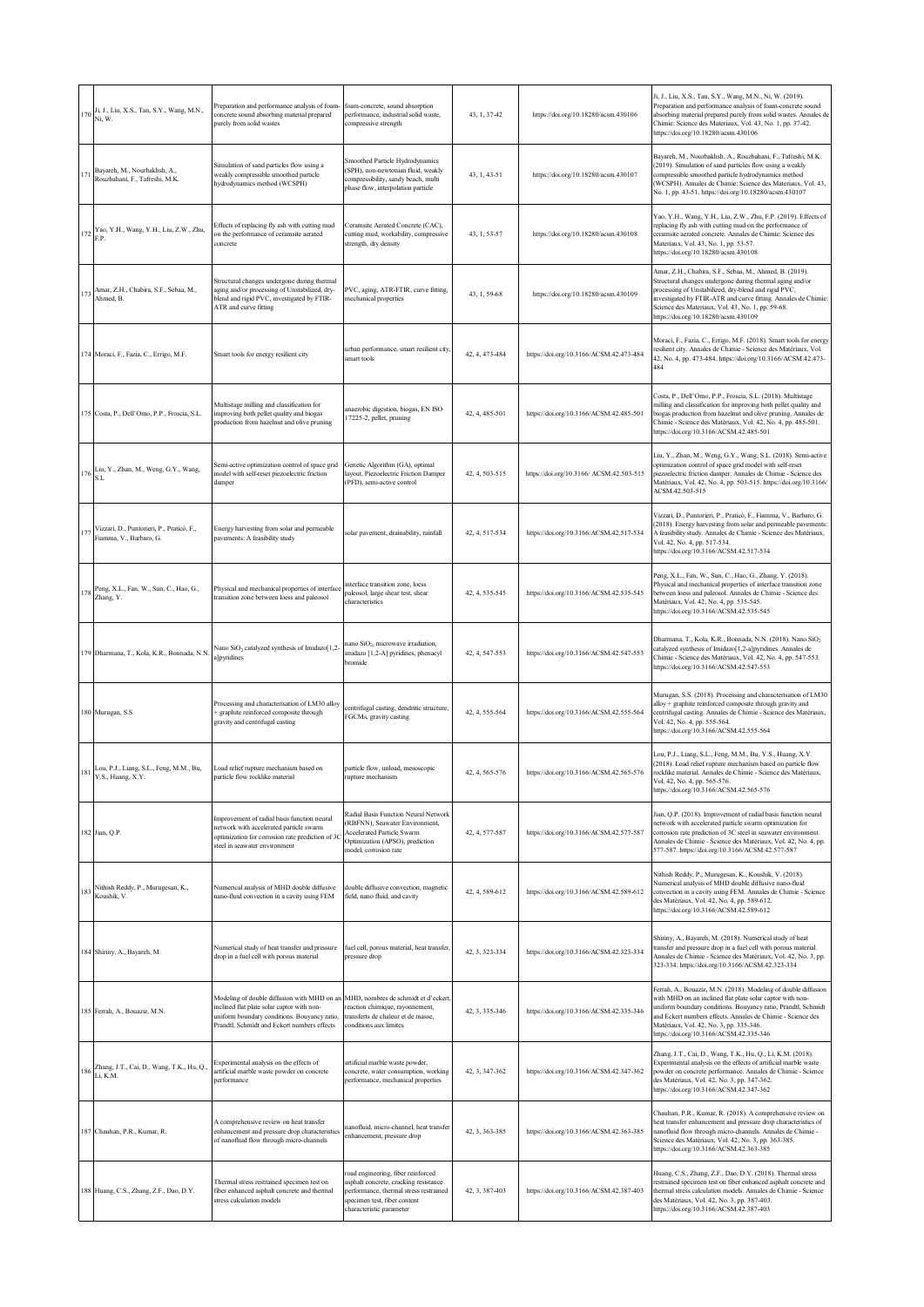|     | 189 Italiano, C., Pino, L., Laganà, M., Vita, A.                                                                 | eramic monolith- and foam-structured<br>catalysts via in-situ combustion deposition for<br>energetic applications                                                  | monolith, open-cell foam,<br>methanation, reforming, structured<br>catalysts                             | 42, 3, 405-418 | https://doi.org/10.3166/ACSM.42.405-418  | Italiano, C., Pino, L., Laganà, M., Vita, A. (2018). Ceramic<br>nonolith- and foam-structured catalysts via in-situ combustion<br>deposition for energetic applications. Annales de Chimie -<br>Science des Matériaux, Vol. 42, No. 3, pp. 405-418.<br>https://doi.org/10.3166/ACSM.42.405-418                                                       |
|-----|------------------------------------------------------------------------------------------------------------------|--------------------------------------------------------------------------------------------------------------------------------------------------------------------|----------------------------------------------------------------------------------------------------------|----------------|------------------------------------------|------------------------------------------------------------------------------------------------------------------------------------------------------------------------------------------------------------------------------------------------------------------------------------------------------------------------------------------------------|
|     | 190 Zheng, L., Zhou, X., Zhang, X.Y.                                                                             | Effects of calcination temperature and curing<br>ime on bending strength and microstructure of<br>nydrothermally treated mordenite products                        | mordenite, hydrothermal treatment,<br>bending strength, microstructure, self-<br>humidity control        | 42, 3, 419-427 | https://doi.org/10.3166/ACSM.42.419-427  | Zheng, L., Zhou, X., Zhang, X.Y. (2018). Effects of calcination<br>emperature and curing time on bending strength and<br>microstructure of hydrothermally treated mordenite products.<br>Annales de Chimie - Science des Matériaux, Vol. 42, No. 3, pp.<br>419-427. https://doi.org/10.3166/ACSM.42.419-427                                          |
|     | 191 Michele, B., Fortunato, C., Vincenzo, S.S. Fatigue life investigation on wind blades                         |                                                                                                                                                                    | composite materials, wind blades<br>damaging, fatigue failure                                            | 42, 3, 429-440 | https://doi.org/10.3166/ACSM.42.429-440  | Michele, B., Fortunato, C., Vincenzo, S.S. (2018). Fatigue life<br>investigation on wind blades. Annales de Chimie - Science des<br>Matériaux, Vol. 42, No. 3, pp. 429-440.<br>https://doi.org/10.3166/ACSM.42.429-440                                                                                                                               |
| 192 | Prestipino, M., Chiodo, V., Maisano, S.,<br>Brusca, S., Urbani, F., Galvagno, A.                                 | Hydrogen production from residual biomass<br>via air-steam gasification for a bioenergy-based<br>economy in Sicily                                                 | bioenergy, hydrogen, biomass<br>gasification, citrus peel                                                | 42, 3, 441-452 | https://doi.org/10.3166/ACSM.42.441-452  | Prestipino, M., Chiodo, V., Maisano, S., Brusca, S., Urbani, F.,<br>Galvagno, A. (2018). Hydrogen production from residual<br>biomass via air-steam gasification for a bioenergy-based<br>economy in Sicily. Annales de Chimie - Science des Matériaux,<br>Vol. 42, No. 3, pp. 441-452.<br>https://doi.org/10.3166/ACSM.42.441-452                   |
| 193 | Wang, W., Ye, P.F., Zhou, X.L., Wang,<br>C.L., Huo, Z.K., Zhang, K.F., Meng, X.Q. reduction of iron ore tailings | Effects of reductant type on coal-based direct                                                                                                                     | iron ore tailings, coal-based direct<br>reduction, reductant type, roasting                              | 42, 3, 453-466 | https://doi.org/10.3166/ ACSM.42.453-466 | Wang, W., Ye, P.F., Zhou, X.L., Wang, C.L., Huo, Z.K., Zhang,<br>K.F., Meng, X.Q. (2018). Effects of reductant type on coal-based<br>direct reduction of iron ore tailings. Annales de Chimie - Science<br>des Matériaux, Vol. 42, No. 3, pp. 453-466.<br>https://doi.org/10.3166/ ACSM.42.453-466                                                   |
| 19. | Souad, T., Mounir, Z., Abdelwahab, B.,<br>Salah, H.                                                              | Vumerical simulation EF/VOF to study the<br>influence of the surface condition of the<br>formation of the slats of a nickel deposit<br>produced by plasma spraying | finite element, formation of splats,<br>numerical simulation, plasma spraying,<br>volume of fluid (VOF)  | 42, 2, 165-180 | https://doi.org/10.3166/ACSM.42.165-180  | Souad, T., Mounir, Z., Abdelwahab, B., Salah, H. (2018).<br>Numerical simulation EF/VOF to study the influence of the<br>surface condition of the formation of the slats of a nickel deposit<br>produced by plasma spraying. Annales de Chimie - Science des<br>Matériaux, Vol. 42, No. 2, pp. 165-180.<br>https://doi.org/10.3166/ACSM.42.165-180   |
| 195 | Sarker, T., Arifuzzaman, S.M., Reza-E-<br>Rabbi, S.K., Ahmed, R., Khan, M.S.,<br>Ahmmed, S.F.                    | Unsteady magnetohydrodynamic casson<br>nanofluid flow through a moving cylinder with<br>prownian and thermophoresis effects                                        | casson fluid, nano particles, EFDM,<br>MHD and moving cylinder                                           | 42, 2, 181-207 | https://doi.org/10.3166/ ACSM.42.181-207 | Sarker, T., Arifuzzaman, S.M., Reza-E-Rabbi, S.K., Ahmed, R.,<br>Khan, M.S., Ahmmed, S.F. (2018). Unsteady<br>magnetohydrodynamic casson nanofluid flow through a moving<br>cylinder with brownian and thermophoresis effects. Annales de<br>Chimie - Science des Matériaux, Vol. 42, No. 2, pp. 181-207.<br>https://doi.org/10.3166/ACSM.42.181-207 |
|     | 196 Wang, J.L., Zhang, S.H., Peng, F.F.                                                                          | Influence mechanism of hard brittle grits on<br>he drilling performance of diamond bit                                                                             | diamond bit, hard brittle grits, hard<br>rock drilling, wear morphologies                                | 42, 2, 209-220 | https://doi.org/10.3166/ACSM.42.209-220  | Wang, J.L., Zhang, S.H., Peng, F.F. (2018). Influence<br>mechanism of hard brittle grits on the drilling performance of<br>diamond bit. Annales de Chimie - Science des Matériaux, Vol.<br>42, No. 2, pp. 209-220. https://doi.org/10.3166/ACSM.42.209-<br>220                                                                                       |
| 197 | Saouli, F., Sriti, F.Z., Abba, M., Necira, Z.,<br>Menasra, H., Beddari, A.                                       | Structural and dielectric properties of (Bi)<br>modified PLSZT ceramics                                                                                            | ferroelectric, microstructure,<br>piezoelectric ceramics, dielectric<br>properties                       | 42, 2, 221-231 | https://doi.org/10.3166/ACSM.42.221-231  | Saouli, F., Sriti, F.Z., Abba, M., Necira, Z., Menasra, H.,<br>Beddari, A. (2018). Structural and dielectric properties of (Bi)<br>modified PLSZT ceramics. Annales de Chimie - Science des Mat<br>ériaux, Vol. 42, No. 2, pp. 221-231.<br>https://doi.org/10.3166/ACSM.42.221-231                                                                   |
|     | 198 Zuo, H.L., Li, Y.S., Di, J., Guo, N.                                                                         | Lateral performance of timber shear walls<br>reinforced by prestressed diagonal cross bars                                                                         | diagonal cross-bar, prestress,<br>nonotonic loading test, lateral<br>performance, deformation behavior   | 42, 2, 233-243 | https://doi.org/10.3166/ACSM.42.233-243  | Zuo, H.L., Li, Y.S., Di, J., Guo, N. (2018). Lateral performance<br>of timber shear walls reinforced by prestressed diagonal cross<br>bars. Annales de Chimie - Science des Matériaux, Vol. 42, No. 2,<br>pp. 233-243. https://doi.org/10.3166/ACSM.42.233-243                                                                                       |
|     | 199 Sotehi, N., Tabet, I., Chaker, A.                                                                            | Combined experimental and numerical<br>characterization of thermal properties of<br>lightweight concretes used in construction                                     | lightweight concrete, construction<br>materials, thermal properties, heat and<br>mass transfer           | 42, 2, 245-258 | https://doi.org/10.3166/ACSM.42.245-258  | Sotehi, N., Tabet, I., Chaker, A. (2018). Combined experimental<br>and numerical characterization of thermal properties of<br>lightweight concretes used in construction. Annales de Chimie -<br>Science des Matériaux, Vol. 42, No. 2, pp. 245-258.<br>https://doi.org/10.3166/ACSM.42.245-258                                                      |
| 200 | Qin, H.Y., Ouyang, Z.H., Ti, Z.Y., Zhang,                                                                        | Experimental analysis on the optimal<br>proportion of paste filler for a coal mine in<br>China                                                                     | filler strength, orthogonal test,<br>multivariate statistical analysis                                   | 42, 2, 259-268 | https://doi.org/10.3166/ACMS.42.259-268  | Qin, H.Y., Ouyang, Z.H., Ti, Z.Y., Zhang, F. (2018).<br>Experimental analysis on the optimal proportion of paste filler for<br>a coal mine in China. Annales de Chimie - Science des Maté<br>riaux, Vol. 42, No. 2, pp. 259-268.<br>https://doi.org/10.3166/ACMS.42.259-268                                                                          |
|     | 201 Saud, A.N., Majdi, H.S., Saud, S.N.                                                                          | Optimization of ceramic thermal insulation<br>behavior using the genetic algorithm                                                                                 | thermal insulation, semi-dry pressing,<br>alumina, genetic algorithm                                     | 42, 2, 269-279 | https://doi.org/10.3166/ACSM.42.269-279  | Saud, A.N., Majdi, H.S., Saud, S.N. (2018). Optimization of<br>ceramic thermal insulation behavior using the genetic algorithm.<br>Annales de Chimie - Science des Matériaux, Vol. 42, No. 2, pp.<br>269-279. https://doi.org/10.3166/ACSM.42.269-279                                                                                                |
|     | 202 Golneshan, A.A., Nemati, H.                                                                                  | Evaluation of six gas turbine evaporative<br>cooling for Fars-Iran                                                                                                 | evaporative cooler, gas turbine,<br>humidification, ideality coefficient                                 | 42, 2, 281-301 | https://doi.org/10.3166/ACSM.42.281-301  | Golneshan, A.A., Nemati, H. (2018). Evaluation of six gas<br>turbine evaporative cooling for Fars-Iran. Annales de Chimie -<br>Science des Matériaux, Vol. 42, No. 2, pp. 281-301.<br>https://doi.org/10.3166/ACSM.42.281-301                                                                                                                        |
| 203 | Li, J.L., Wang, S.L., Gao, L., Hao, Y.Z.,<br>Zhan, M.                                                            | Energy dissipation of the friction sliding<br>solation structure with MoS <sub>2</sub> as the lubricating<br>naterial                                              | friction sliding isolation, energy<br>dissipation, mos2, seismic response,<br>shaking table test         | 42, 2, 303-316 | https://doi.org/10.3166/ACSM.42.303-316  | Li, J.L., Wang, S.L., Gao, L., Hao, Y.Z., Zhan, M. (2018).<br>Energy dissipation of the friction sliding isolation structure with<br>$MoS2$ as the lubricating material. Annales de Chimie - Science<br>des Matériaux, Vol. 42, No. 2, pp. 303-316.<br>https://doi.org/10.3166/ACSM.42.303-316                                                       |
|     | 204 Swain, K., Parida, S.K., Dash, G.C.                                                                          | MHD flow of viscoelastic nanofluid over a<br>stretching sheet in a porous medium with heat<br>ource and chemical reaction                                          | MHD, viscoelastic, nanofluid,<br>chemical reaction, heat source/sink                                     | 42, 1, 7-21    | https://doi.org/10.3166/ACSM.42.7-21     | Swain, K., Parida, S.K., Dash, G.C. (2018). MHD flow of<br>viscoelastic nanofluid over a stretching sheet in a porous medium<br>with heat source and chemical reaction. Annales de Chimie -<br>Science des Matériaux, Vol. 42, No. 1, pp. 7-<br>21.https://doi.org/10.3166/ACSM.42.7-21                                                              |
|     | 205 Komolafe, C.A., Waheed, M.A.                                                                                 | Design and fabrication of a forced convection<br>solar dryer integrated with heat storage<br>naterials                                                             | drying, solar dryer, forced convection,<br>cocoa beans, heat storage materials                           | 42, 1, 23-39   | https://doi.org/10.3166/ACSM.42.23-39    | Komolafe, C.A., Waheed, M.A. (2018). Design and fabrication<br>of a forced convection solar dryer integrated with heat storage<br>materials. Annales de Chimie - Science des Matériaux, Vol. 42,<br>No. 1, pp. 23-39. https://doi.org/10.3166/ACSM.42.23-39                                                                                          |
|     | 206 Qiu, C.J., Wang, S., Liu, H., Huang, J.                                                                      | In-situ pull-out tests on soil-reinforcement<br>interface properties of reinforced soil slopes                                                                     | reinforced soil slope, geogrid, in-situ<br>pull-out test, Soil-Reinforcement<br>Interface (SRI), S-curve | 42, 1, 41-56   | https://doi.org/10.3166/ACSM.42.41-56    | Qiu, C.J., Wang, S., Liu, H., Huang, J. (2018). In-situ pull-out<br>tests on soil-reinforcement interface properties of reinforced soil<br>slopes. Annales de Chimie - Science des Matériaux, Vol. 42, No.<br>1, pp. 41-56. https://doi.org/10.3166/ACSM.42.41-56                                                                                    |
|     | 207 Mamatha E., Reddy C.S., Sharma R.                                                                            | Effects of viscosity variation and thermal<br>effects in squeeze films                                                                                             | squeeze film, reynolds equation,<br>journal bearing, parallel and circular<br>plates                     | 42, 1, 57-74   | https://doi.org/10.3166/ACSM.42.57-74    | Mamatha, E., Reddy, C.S., Sharma, R. (2018). Effects of<br>viscosity variation and thermal effects in squeeze films. Annales<br>de Chimie - Science des Matériaux, Vol. 42, No. 1, pp. 57-74.<br>https://doi.org/10.3166/ACSM.42.57-74                                                                                                               |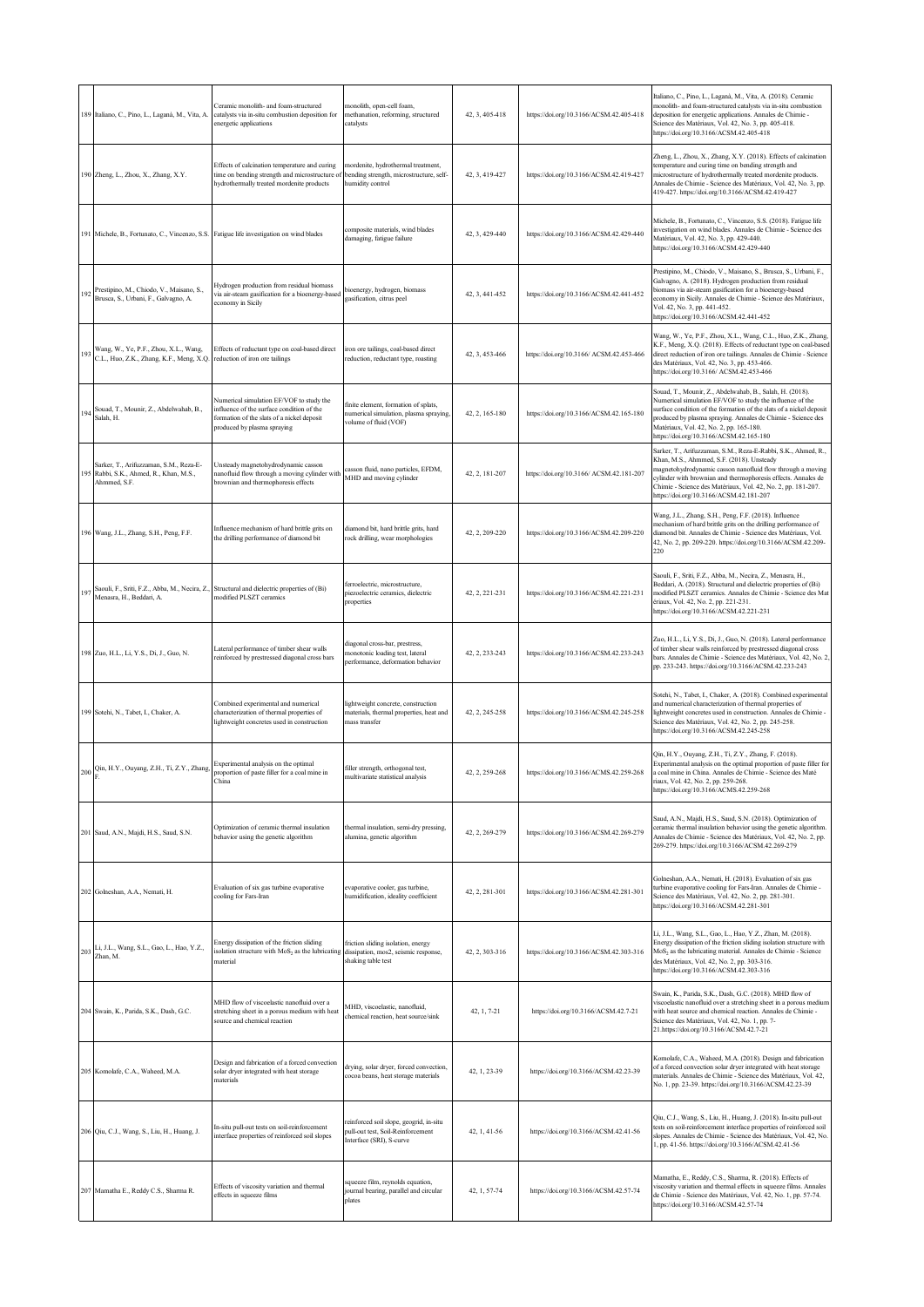|     | 208 Yang, P.Y., Wu, X.E., Chen, J.H.                                | Effect of rock mass intactness on tunnel safety<br>and stability in blasting excavation                                                                                       | hydropower plant, pressure diversion<br>tunnel, numerical simulation, the<br>intactness index, blasting vibration<br>velocity, acoustic wave velocity | 42, 1, 75-101    | https://doi.org/10.3166/ACSM.42.75-101  | Yang, P.Y., Wu, X.E., Chen, J.H. (2018). Effect of rock mass<br>intactness on tunnel safety and stability in blasting excavation.<br>Annales de Chimie - Science des Matériaux, Vol. 42, No. 1, pp.<br>75-101. https://doi.org/10.3166/ACSM.42.75-101                                                                                                             |
|-----|---------------------------------------------------------------------|-------------------------------------------------------------------------------------------------------------------------------------------------------------------------------|-------------------------------------------------------------------------------------------------------------------------------------------------------|------------------|-----------------------------------------|-------------------------------------------------------------------------------------------------------------------------------------------------------------------------------------------------------------------------------------------------------------------------------------------------------------------------------------------------------------------|
|     | Vandrangi, S.K., Emani, S., Sharma,<br>K.V., Velidi, G.             | Computational analysis to determine the heat<br>transfer coefficients for SiO <sub>2</sub> /60EGW and<br>SiO <sub>2</sub> /40EGW based nano-fluids                            | eat transfer coefficient, nanofluids,<br>CFD, heat transfer enhancement                                                                               | 42, 1, 103-114   | https://doi.org/10.3166/ACSM.42.103-114 | Vandrangi, S.K., Emani, S., Sharma, K.V., Velidi, G. (2018).<br>Computational analysis to determine the heat transfer<br>coefficients for SiO <sub>2</sub> /60EGW and SiO <sub>2</sub> /40EGW based nano-<br>fluids. Annales de Chimie - Science des Matériaux, Vol. 42, No.<br>1, pp. 103-114. https://doi.org/10.3166/ACSM.42.103-114                           |
|     | Maati A., Ouakdi E.H., Tabourot L.,<br>Balland P., Demouche M.      | Modelling of the thermomechanical behaviour<br>of FCC metals under various conditions                                                                                         | dislocation density, dynamic recovery,<br>strain hardening, subgrain size,<br>thermomechanical behaviour                                              | 42, 1, 115-127   | https://doi.org/10.3166/ACSM.42.115-127 | Maati A., Ouakdi E.H., Tabourot L., Balland P., Demouche M.<br>(2018). Modelling of the thermomechanical behaviour of FCC<br>netals under various conditions. Annales de Chimie - Science<br>des Matériaux, Vol. 42, No. 1, pp. 115-127.<br>https://doi.org/10.3166/ACSM.42.115-127                                                                               |
|     | 211 Ba, J.J., Su, C.T., Li, Y.Q.                                    | A case study on heat source mechanism of<br>high-temperature geothermal field                                                                                                 | eothermal field, heat source, magma<br>chamber, granite radioactivity,<br>Ruidian, China                                                              | 42, 1, 129-147   | https://doi.org/10.3166/ACSM.42.129-147 | Ba, J.J., Su, C.T., Li, Y.Q. (2018). A case study on heat source<br>nechanism of high-temperature geothermal field. Annales de<br>Chimie - Science des Matériaux, Vol. 42, No. 1, pp. 129-147.<br>https://doi.org/10.3166/ACSM.42.129-147                                                                                                                         |
|     | Xi, S., Zuo, S.S., Liu, Y., Zhu, Y.L.,<br>Yang, Y.T., Gou, B.L.     | Preparation of silicon-based nanowires through<br>high-temperature annealing                                                                                                  | silicon-based nanowires, high-<br>temperature annealing, morphology,<br>microstructure                                                                | 42, 1, 149-158   | https://doi.org/10.3166/ACSM.42.149-158 | Xi, S., Zuo, S.S., Liu, Y., Zhu, Y.L., Yang, Y.T., Gou, B.L.<br>(2018). Preparation of silicon-based nanowires through high-<br>temperature annealing. Annales de Chimie - Science des Maté<br>riaux, Vol. 42, No. 1, pp. 149-158.<br>https://doi.org/10.3166/ACSM.42.149-158                                                                                     |
|     | 213 Agrawal, H., Mishra, A.K.                                       | Evolution of digital detonators as an intelligent<br>tool for control blasting in Indian mines                                                                                | electronic detonators, digital<br>detonators, delay time accuracy,<br>blasting                                                                        | 41, 3-4, 157-171 | https://doi.org/10.3166/ACSM.41.157-171 | Agrawal, H., Mishra, A.K. (2017). Evolution of digital<br>detonators as an intelligent tool for control blasting in Indian<br>mines. Annales de Chimie - Science des Matériaux, Vol. 41, No.<br>3-4, pp. 157-171. https://doi.org/10.3166/ACSM.41.157-171                                                                                                         |
|     | Nawal, A., Redouane, B., Sumeya, B.,<br>Abderrahim, C.B.            | Promotional effect of iron on the activity of<br>TiO <sub>2</sub> in the production of adipic acid                                                                            | oxidation, cyclohexene, adipic acid,<br>iron, titania                                                                                                 | 41, 3-4, 173-188 | https://doi.org/10.3166/ACSM.41.173-188 | Nawal, A., Redouane, B., Sumeya, B., Abderrahim, C.B. (2017).<br>Promotional effect of iron on the activity of TiO <sub>2</sub> in the<br>production of adipic acid. Annales de Chimie - Science des Maté<br>riaux, Vol. 41, No. 3-4, pp. 173-188.<br>https://doi.org/10.3166/ACSM.41.173-188                                                                     |
|     | 215 Ou, X.D., Pan, X., Hou, K.W., Yin, X.T.                         | Experiment and mechanism study on microbia<br>mprovement of dredger fill                                                                                                      | microbial improvement, hydraulic fill,<br>triaxial shear test, osmotic coefficient                                                                    | 41, 3-4, 189-208 | https://doi.org/10.3166/ACSM.41.189-208 | Ou, X.D., Pan, X., Hou, K.W., Yin, X.T. (2017). Experiment<br>and mechanism study on microbial improvement of dredger fill.<br>Annales de Chimie - Science des Matériaux, Vol. 41, No. 3-4,<br>pp. 189-208. https://doi.org/10.3166/ACSM.41.189-208                                                                                                               |
|     | 216 Kumar, S., Mishra, A.K., Choudhary, B.S.                        | P and S wave velocity of rocks in Jharia<br>coalfield region for assessment of its<br>geotechnical properties in dry, semi-saturated<br>and saturated conditions              | s-wave velocity, s-wave velocity, rock<br>roperties, coal mines, rock samples                                                                         | 41, 3-4, 209-223 | https://doi.org/10.3166/ACSM.41.209-223 | Kumar, S., Mishra, A.K., Choudhary, B.S. (2017). P and S wave<br>velocity of rocks in Jharia coalfield region for assessment of its<br>geotechnical properties in dry, semi-saturated and saturated<br>conditions. Annales de Chimie - Science des Matériaux, Vol. 41,<br>No. 3-4, pp. 209-223. https://doi.org/10.3166/ACSM.41.209-<br>223                       |
|     | 217 Yu, D.                                                          | Experimental study on anti-seismic property of<br>inorganic polymer concrete short columns after column, open fire test, anti-seismic<br>high temperature                     | inorganic polymer concrete, short<br>propert                                                                                                          | 41, 3-4, 225-237 | https://doi.org/10.3166/ACSM.41.225-237 | Yu, D. (2017). Experimental study on anti-seismic property of<br>inorganic polymer concrete short columns after high<br>emperature. Annales de Chimie - Science des Matériaux, Vol.<br>41, No. 3-4, pp. 225-237.<br>https://doi.org/10.3166/ACSM.41.225-237                                                                                                       |
| 21  | Uddin, M.J., Halim, M.A., Mohiuddin,<br>M., Shalauddin.             | Copper oxide-water nanofluid flow within an<br>annulus shaped cavity: A numerical study on<br>natural convective heat transfer                                                | finite element method, nanofluid,<br>nanoparticles, solar collector, heat<br>transfer                                                                 | 41, 3-4, 239-260 | https://doi.org/10.3166/ACSM.41.239-260 | Uddin, M.J., Halim, M.A., Mohiuddin, M., Shalauddin. (2017).<br>Copper oxide-water nanofluid flow within an annulus shaped<br>cavity: A numerical study on natural convective heat transfer.<br>Annales de Chimie - Science des Matériaux, Vol. 41, No. 3-4,<br>pp. 239-260. https://doi.org/10.3166/ACSM.41.239-260                                              |
|     | Abderrahmane, H., Brahim, N.,<br>Abdelfatah, B., Nouereddine, A.M.  | Laminar natural convection of power-law fluid<br>in a differentially heated inclined square cavity                                                                            | natural convection, square cavity,<br>inclination angle, power-law fluid,<br>prandtl number                                                           | 41, 3-4, 261-281 | https://doi.org/10.3166/ACSM.41.261-281 | Abderrahmane, H., Brahim, N., Abdelfatah, B., Nouereddine,<br>A.M. (2017). Laminar natural convection of power-law fluid in a<br>differentially heated inclined square cavity. Annales de Chimie -<br>Science des Matériaux, Vol. 41, No. 3-4, pp. 261-281.<br>https://doi.org/10.3166/ACSM.41.261-281                                                            |
|     | Liu, C.Y., Zhang, X.P., Du, L.Z., Wang,<br>Y., Chen, B.B., Wang, J. | Evaluation of rock brittleness based on the<br>ratio of stress drop rate to strain drop rate and<br>peak strength                                                             | rock brittleness, ratio of stress drop rate<br>to strain drop rate (Drop Rate Ratio),<br>peak strength                                                | 41, 3-4, 283-298 | https://doi.org/10.3166/ACSM.41.283-298 | Liu, C.Y., Zhang, X.P., Du, L.Z., Wang, Y., Chen, B.B., Wang,<br>J. (2017). Evaluation of rock brittleness based on the ratio of<br>stress drop rate to strain drop rate and peak strength. Annales de<br>Chimie - Science des Matériaux, Vol. 41, No. 3-4, pp. 283-298.<br>https://doi.org/10.3166/ACSM.41.283-298                                               |
|     | 221 Li, M.Q., Yang, Z.Y., Li, J.W., Zhou, S.Z.                      | Simulation of rock-breaking process of<br>polycrystalline diamond compact bit under<br>circumferential impact torque                                                          | torsional impactor, polycrystalline<br>diamond compact (PDC) bit, stick-slip<br>vibration, rock-breaking simulation                                   | 41, 3-4, 299-311 | https://doi.org/10.3166/ACSM.41.299-311 | Li, M.Q., Yang, Z.Y., Li, J.W., Zhou, S.Z. (2017). Simulation of<br>ock-breaking process of polycrystalline diamond compact bit<br>under circumferential impact torque. Annales de Chimie -<br>Science des Matériaux, Vol. 41, No. 3-4, pp. 299-311.<br>https://doi.org/10.3166/ACSM.41.299-311                                                                   |
|     | Abdulkadhim, A., Hamzah, H. K., Abed,<br>A.M., Hassan, A.F.         | Numerical study of entropy generation and<br>natural convection heat transfer in trapezoidal<br>enclosure with a thin baffle attached to inner<br>wall using liquid nanofluid | natural convection, baffle, nanofluid,<br>enclosure                                                                                                   | 41, 1-2, 7-28    | https://doi.org/10.3166/ACSM.41.7-28    | Abdulkadhim, A., Hamzah, H. K., Abed, A.M., Hassan, A.F.<br>(2017). Numerical study of entropy generation and natural<br>convection heat transfer in trapezoidal enclosure with a thin<br>baffle attached to inner wall using liquid nanofluid. Annales de<br>Chimie - Science des Matériaux, Vol. 41, No. 1-2, pp. 7-28.<br>https://doi.org/10.3166/ACSM.41.7-28 |
| 223 | Salloomi, K.N., Al-Sumaidae, S.                                     | Numerical validation of temperature<br>distribution in friction stir welded aluminum<br>7075-T651 plates using pseudo heat transfer<br>model                                  | Friction Stir Welding (FSW), finite<br>lement simulation, AL 7075-T651,<br>hermal modeling                                                            | 41, 1-2, 29-38   | https://doi.org/10.3166/ACSM.41.29-38   | Salloomi, K.N., Al-Sumaidae, S. (2017). Numerical validation of<br>temperature distribution in friction stir welded aluminum 7075-<br>T651 plates using pseudo heat transfer model. Annales de<br>Chimie - Science des Matériaux, Vol. 41, No. 1-2, pp. 29-38.<br>https://doi.org/10.3166/ACSM.41.29-38                                                           |
|     | 224 Zhang, Y.X.                                                     | Form simulation and influencing factors of<br>cadmium ions in the Longjiang river, China                                                                                      | form simulation, influencing factors,<br>cadmium, longjiang river                                                                                     | 41, 1-2, 39-50   | https://doi.org/10.3166/ACSM.41.39-50   | Zhang, Y.X. (2017). Form simulation and influencing factors of<br>cadmium ions in the Longjiang river, China. Annales de Chimie<br>Science des Matériaux, Vol. 41, No. 1-2, pp. 39-50.<br>https://doi.org/10.3166/ACSM.41.39-50                                                                                                                                   |
|     | Kanojiya, N.C., Shahare, A.S., Sambare,<br>R., Sengar, K.           | Differentiate between two comparative Nano<br>fluids for enhancing the heat transfer<br>coefficient inside the heat exchanger using<br>inserts                                | eat exchangers, titanium oxide &<br>copper oxide nanoparticles, nanofluids,<br>neat transfer enhancement, inserts                                     | 41, 1-2, 51-60   | https://doi.org/10.3166/ACSM.41.51-60   | Kanojiya, N.C., Shahare, A.S., Sambare, R., Sengar, K. (2017).<br>Differentiate between two comparative Nano fluids for<br>enhancing the heat transfer coefficient inside the heat exchanger<br>using inserts. Annales de Chimie - Science des Matériaux, Vol.<br>41, No. 1-2, pp. 51-60. https://doi.org/10.3166/ACSM.41.51-60                                   |
|     | 226 Zhang, X.G., Chen, Z.X., Yi, N.P.                               | Improvement of high-liquid limit soil in the<br>subgrade of mine roadway                                                                                                      | mine road, subgrade, high liquid limit<br>soil, admixture, improvement test                                                                           | 41, 1-2, 61-74   | https://doi.org/10.3166/ACSM.41.61-74   | Zhang, X.G., Chen, Z.X., Yi, N.P. (2017). Improvement of<br>high-liquid limit soil in the subgrade of mine roadway. Annales<br>de Chimie - Science des Matériaux, Vol. 41, No. 1-2, pp. 61-74.<br>https://doi.org/10.3166/ACSM.41.61-74                                                                                                                           |